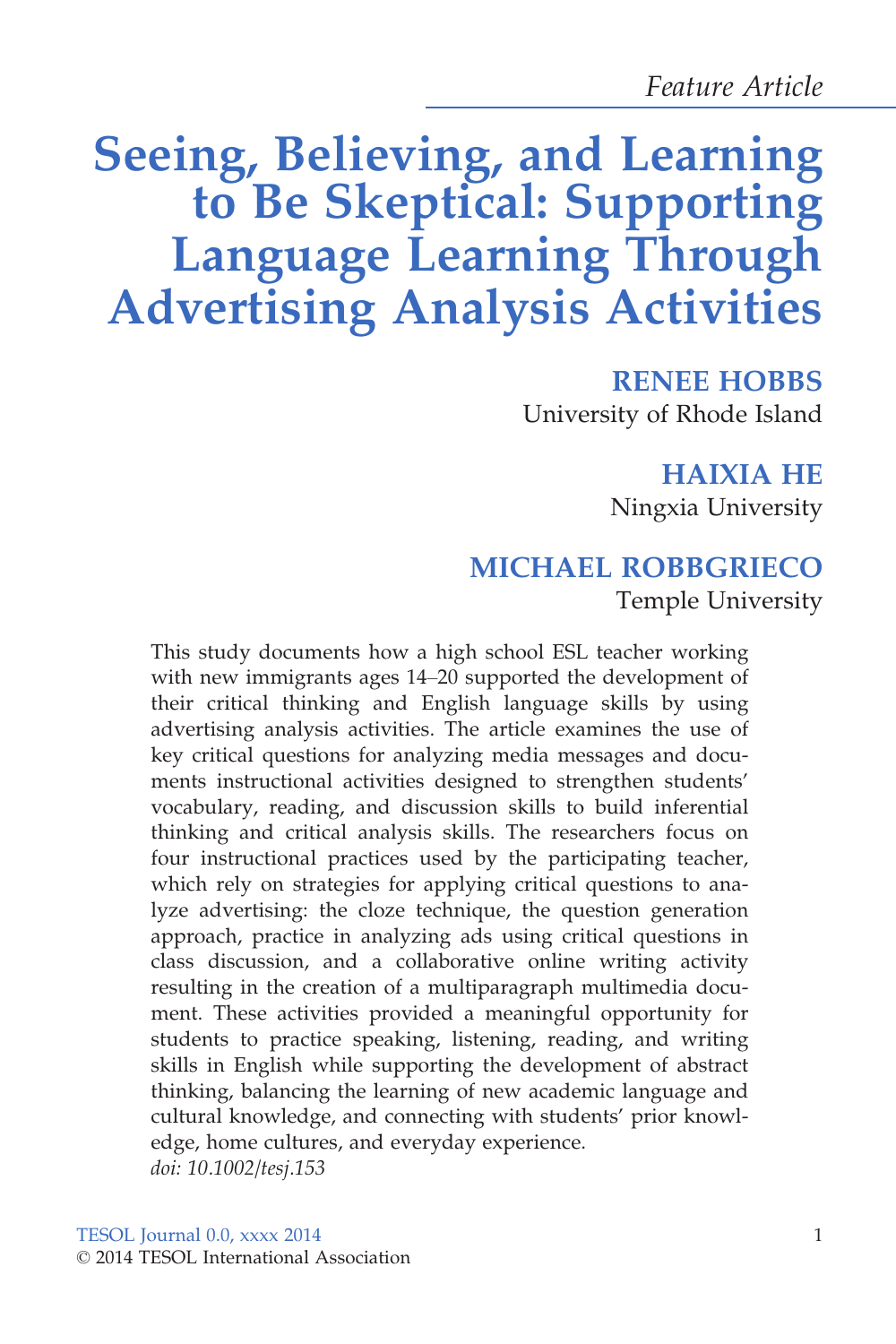Learning a language is a dynamic social activity. Through interacting with others about the symbolic environment in both classrooms and informal spaces, learners gain knowledge through observation, practice, and experience. Teachers of English as a second language (ESL) have long used a variety of materials as resources for supporting learners' understanding of language and culture: books, magazines, TV shows, news programs, films, graphic novels, comics, web pages, online fiction, e-books, reality programs, and advertising (Vize, 2011). But apart from the informative value of such resources, in language arts classrooms in the United States, the United Kingdom, Canada, Australia, and other countries, media texts are sometimes used as objects of study themselves (Hobbs & Jensen, 2009). For example, the genre of advertising may be explored to address the rhetorical function of persuasion; TV news may be studied to examine rhetorical concepts of tone, target audience, and point of view. For educators who are teaching English to nonnative speakers, the use of popular culture materials, including print and moving image media, may support language learning skills while also improving critical thinking.

Constructivist learning theories, as articulated by scholars including John Dewey (1933) and Lev Vygotsky (1978; Wertsch, 1985), have shaped educators' awareness of the importance of building connections between the classroom and students' cultures. Critical thinking skills, including reflection, inference, and synthesizing information, enable people to make reasoned judgments that connect the classroom to everyday life. Critical social theorists emphasize how social activities reflect and shape human relationships, ways of knowing, and even the material conditions of society (Habermas, 1998). Language is at the heart of how personal and social identities are constructed. By engaging in activities in a community of practice, learners participate in specific social activities that help support their intellectual, social, emotional, and linguistic competencies. In sociocultural approaches, language learning occurs socially as members of communities share knowledge and understandings shaped by cultural and historical contexts, rather than through direct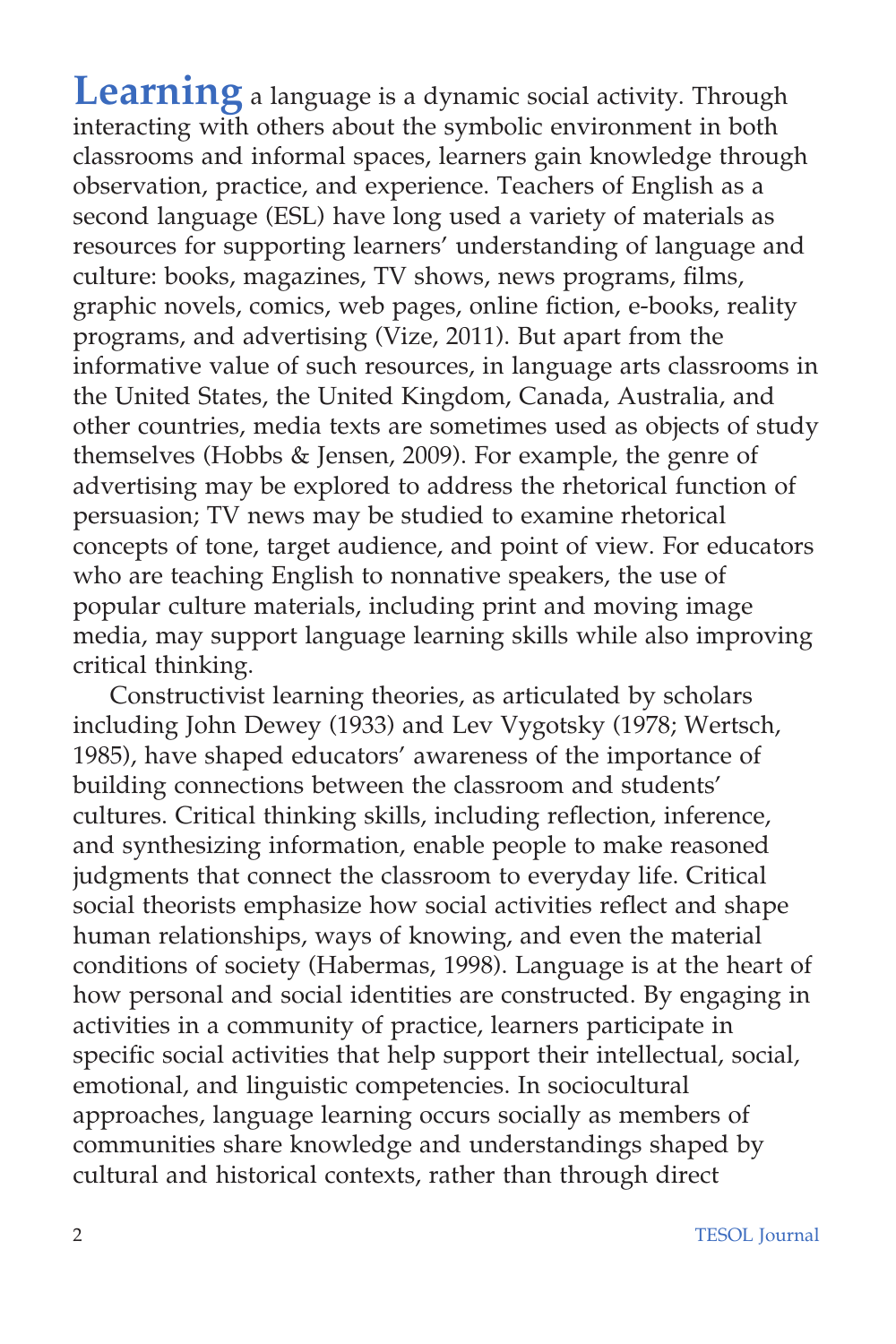instruction and memorization. In a review of second language (L2) learning over the past 40 years, Johnson (2006, p. 237) explains that scholars gradually began to focus on the individual within the context of the cultural environment, recognizing that ordinary "social activities are regulated by normative ways of reasoning." Teaching critical thinking about advertising, mass media, and popular culture is generative—that is, a form of inquiry that produces conversations with wide-ranging variations in message interpretation, creating opportunities for awareness and consciousness raising (Freire, 1973). But Pennycook's (1999, p. 336) review of critical approaches to TESOL notes an essential tension between liberal progressive educators who may aim to "make people aware of their own oppression" and others who may see this work as too transmission oriented and essentially patronizing. For these reasons, it is important to examine the instructional practices used in exploring advertising in ways that meet the distinct needs of L2 learners.

This article examines the use of key critical questions for analyzing media messages and documents a variety of instructional activities designed to strengthen students' vocabulary, reading, and discussion skills to build inferential thinking and critical analysis skills. In this article, we focus on four instructional practices used by the participating teacher, which all rely on strategies for applying critical questions to analyze advertising: (1) the cloze technique, (2) the question generation (Jeopardy!) approach, (3) practice in analyzing ads using critical questions in class discussion, and (4) a collaborative online writing activity resulting in the creation of a multiparagraph multimedia document. By focusing on print (magazine) ads, the teacher was able to exploit the rich visual communication, limited use of words, and relative simplicity of elements as a means to promote language production, reception, and comprehension. By exploring the work of one ESL teacher who taught new immigrant beginner English language learners (ELLs) in an urban public high school, we examine the instructional practices used to scaffold the development of students' media analysis skills. First, we briefly review the literature on advertising and media literacy education in K–12 and ELL classrooms.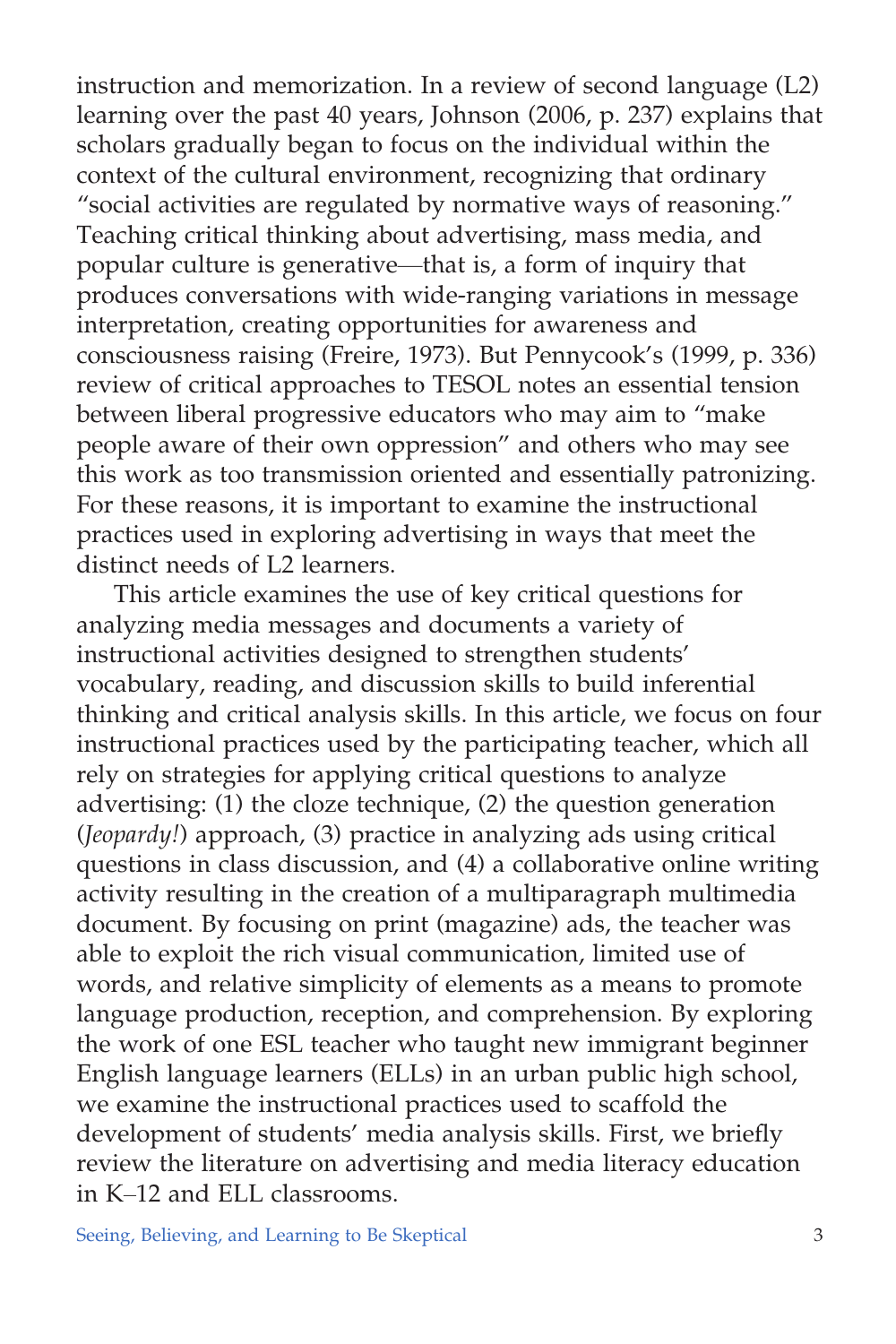# ADVERTISING AND MEDIA LITERACY IN THE ESL CLASSROOM

The use of film and media in the classroom has become an accepted method for teaching and learning (Bremer, 2011). Many ESL and English as a foreign language (EFL) educators rely on newspapers, magazines, advertisements, Internet sites, film, and TV as convenient, up-to-date sources of authentic communication. Quinlisk (2003) frames media literacy as a way to pull back the curtain on media's power in shaping reality, describing her own work with L2 learners in analyzing advertising, news, and issues of representation. For example, she describes one activity in which learners developed a research project looking at the role of women as portrayed in TV dramas, advertisements, and movies. More recently, Park (2011) used articles from the New Yorker with English language learners in South Korea to promote critical reading, using controversial reading selections about contemporary social issues, activating students' prior knowledge and opinions in a prereading activity, followed by discussion questions designed to help students identify the reliability of data sources and the propaganda or bias found in the article. After a rich discussion, student papers demonstrated that learners gained the ability to develop claims based on the ideas from the reading and discussion. They made active use of modal verbs (e.g., may, might, can), conditionals (e.g., if, that), and epistemic phrases (e.g., in my opinion, I suppose), which indicate an appreciation of the constructed nature of knowledge. The author notes that, although students did not discuss political issues that led to social action, inquiry was promoted and students led discussions, which built their confidence and self-esteem.

Advertising is everywhere: on TV and radio; in newspapers and magazines; on the Internet and social media; and at the bus station, subway, airport, and many other public places. All age groups are affected by advertising, both because different persuasive processes operate at different ages and because, at each phase of life, people are targeted by age-specific forms of advertising (Livingstone & Helsper, 2004). Advertising has been a topic of study in high school since the early 1930s, when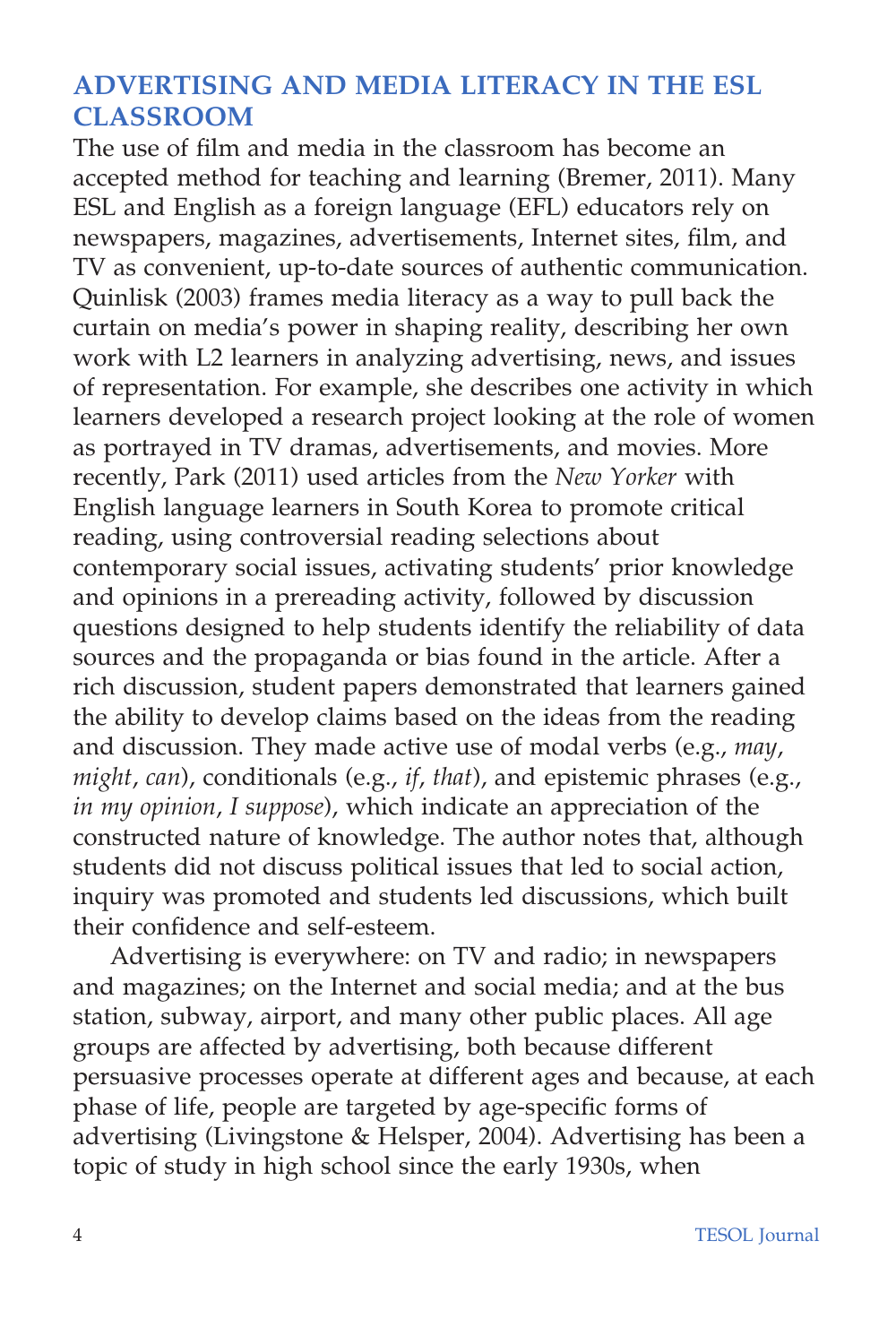journalists and educators recognized the need to introduce the concepts of propaganda and public opinion. In the 1930s, a new generation of writers, activists, and scholars in literary analysis, linguistics, and education began to recognize the power of language to shape reality. Alfred Korzybski's Science and Sanity (1933/1994) presented a non-Aristotelian philosophy that emphasized the need for heightened awareness of the power of symbols on human consciousness and social action. During World War II, when the field of communication studies was in its infancy, the study of propaganda emerged with the Institute for Propaganda Analysis in 1937. Members of this group developed awareness of the now-famous seven techniques of propaganda: name-calling, glittering generalities, transfer, testimonial, plainfolks, card-stacking, and bandwagon. Journalist and author Clyde Miller received funding from department store magnate Edward Filene to promote curriculum materials for the identification of propaganda techniques, and it is estimated that more than one million students used these materials within the first 3 years of their creation. As the popularity of these concepts grew, the Institute of Propaganda Analysis acknowledged that simple detection of propaganda was not enough in the struggle to maintain democracy in an era of mass persuasion. People continually need to evaluate whether a particular form of propaganda is directed to a socially useful end or a socially damaging one (Hayakawa, 1939).

By the 1950s, the rise of television in U.S. culture had led to concern among parents, teachers, and other citizens about its influence on children and youth. Politicians and thought leaders had conflicting views about how new forms of advertising and entertainment were changing family leisure time, the consumption of goods and services, and the political campaign process. In the 1970s, concerns about unfair and deceptive advertising to children led to congressional hearings about the potentially harmful influence of advertising. Over the past 60 years, concern about media's influence on social values and behavior has shaped the tenor of U.S. cultural life. Media literacy is sometimes seen as an inoculation against propaganda and other negative media influences and as a means to resist and challenge media power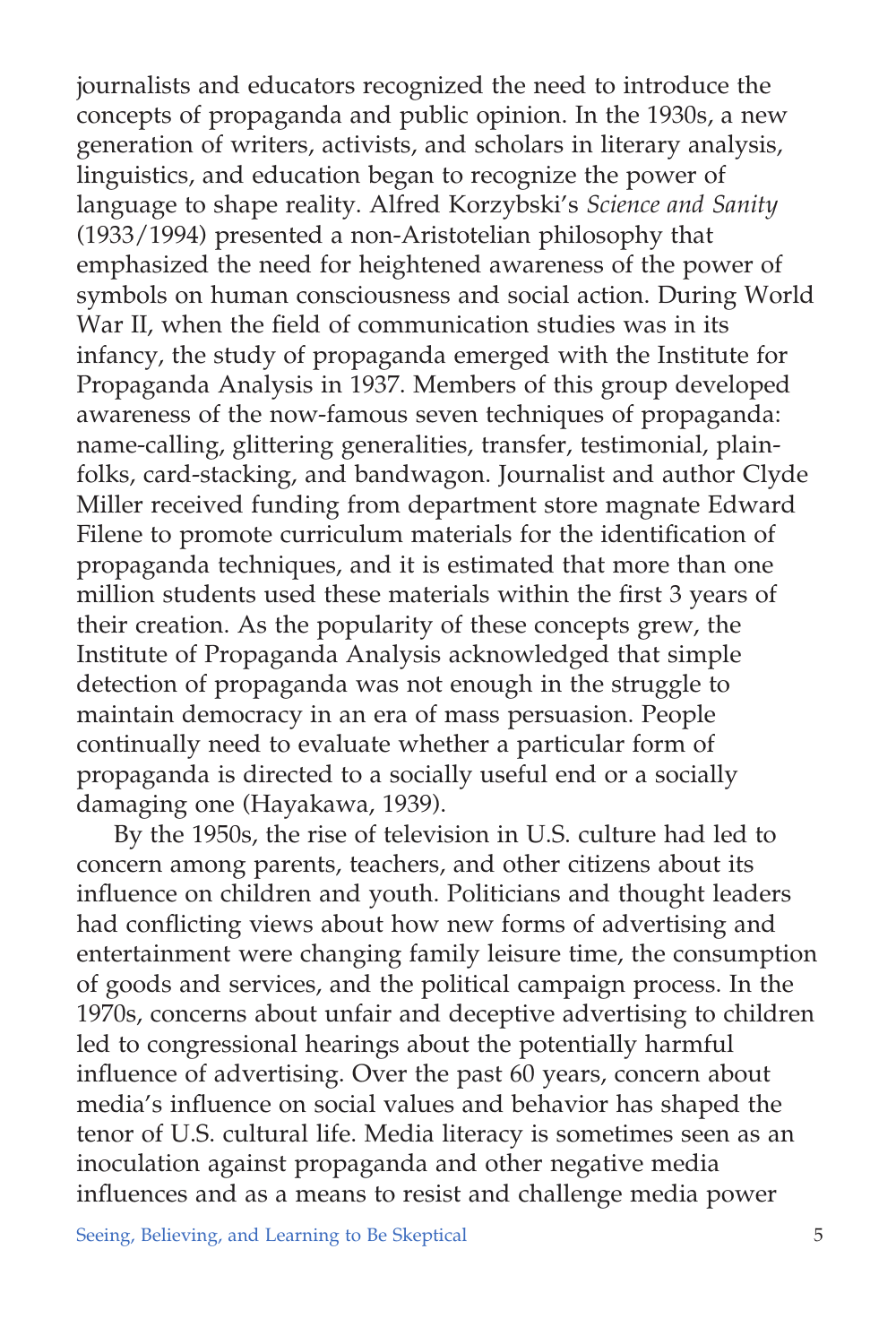(Kellner & Share, 2007), but it is also conceptualized as a metacognitive strategy to increase one's individual and social empowerment (Hobbs, 2010).

Typical classroom activities in media literacy include a blend of accessing, analyzing, evaluating, and creating messages in a wide variety of forms (Aufderheide, 1993). In recent years, media literacy education has gained some momentum in the United States because of the increased emphasis on digital and new literacies, which now incorporate media and information literacy, collaboration and problem-solving skills, and stress on the social responsibilities of communication. In 2009, the National Association for Media Literacy Education (NAMLE) developed an influential policy document, the Core Principles of Media Literacy Education in the United States, which states, "The purpose of media literacy education is to help individuals of all ages develop the habits of inquiry and skills of expression that they need to be critical thinkers, effective communicators and active citizens in today's world" (p. 1). Informed by long-standing curricula in Canada, England, and Australia, U.S. educators at the 1993 Media Literacy National Leadership Conference agreed on the following concepts that should be included in the analysis of media messages: (a) media messages are constructed; (b) media messages are produced within economic, social, political, historical, and aesthetic contexts; (c) the interpretative meaning-making processes involved in message reception consists of an interaction between the reader, the text, and the culture; (d) media have specific languages, characteristics which typify various forms, genres, and symbol systems of communication; and (e) media representations play a role in people's understanding of social reality (Hobbs, 2007). Typically, U.S. media literacy education includes a focus on news, advertising, entertainment, issues of representation, and media ownership (Hobbs, 2010).

Learning to analyze ads may help consumers distinguish between rational and emotional appeals, enhancing people's ability to make reasonable choices about products (Hobbs, 2004). Some scholars and educators have argued that by learning to critically analyze advertising, people may become resistant to its allure. Researchers believe that this may discourage materialistic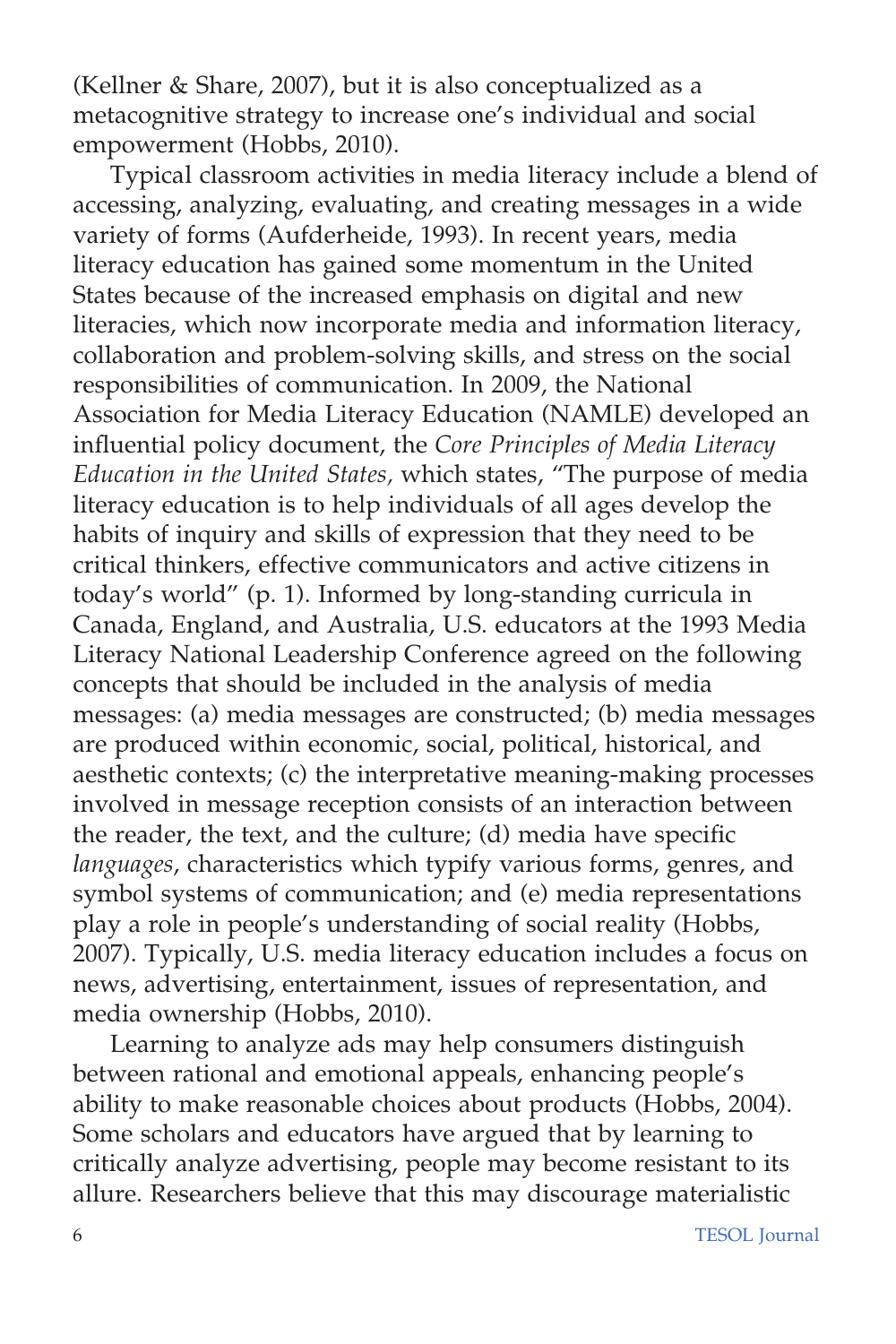values, promote critical thinking, and support communication skills (Brucks, Goldberg, & Armstrong, 1986). In a comprehensive review of the literature on children and adolescents and advertising, Young (1990) argues that (1) knowledge about persuasive tactics along with (2) an understanding of the purpose and function of a media message are key components needed to acquire critical thinking skills about advertising. During the 1970s, the concept of media literacy was first formulated as a type of cognitive defense that could protect or inoculate young people from the persuasive power of advertising (Rossiter & Robertson, 1974). Many different instructional techniques have been used to teach advertising analysis to help children and adolescents learn to be skeptical and resistant to advertising. Critical questions are a common strategy to practice students' advertising analysis and critical thinking ability. Teachers put emphasis on the skills of analyzing and evaluating ads to identify the message purpose, target audience, point of view, and persuasive techniques used in advertising analysis in the classroom (Buckingham, 2003).

Most fundamentally, learning to read advertising critically supports a heightened awareness of the role of the reader in the message interpretation process. Reading a text—whether it be verbal, visual, auditory, or interactive—depends on our ability to make the symbols mean something through mobilizing a set of cultural codes (Barthes, 1975, 1983). In any text, complex cultural codes overlap with each other to create unpredictable possible meanings (Smith & Riley, 2009), requiring an active stance on the part of the reader. As we document in this article, ESL teachers are beginning to explore the approaches to analyze print, radio, web, and television advertisements with the purpose of developing students' analysis and critical thinking and literacy skills in ways that support English language learning. Classroom practice of such critical thinking skills in English is necessary for new immigrants to facilitate transition to L2 academic learning environments and settings. Rote language practice, common in beginning ESL, may allow critical faculties to atrophy. Because the articulation of critical thinking requires sophisticated concepts, vocabulary, and syntax, practice is often omitted until ELLs reach intermediate or advanced stages of language acquisition. We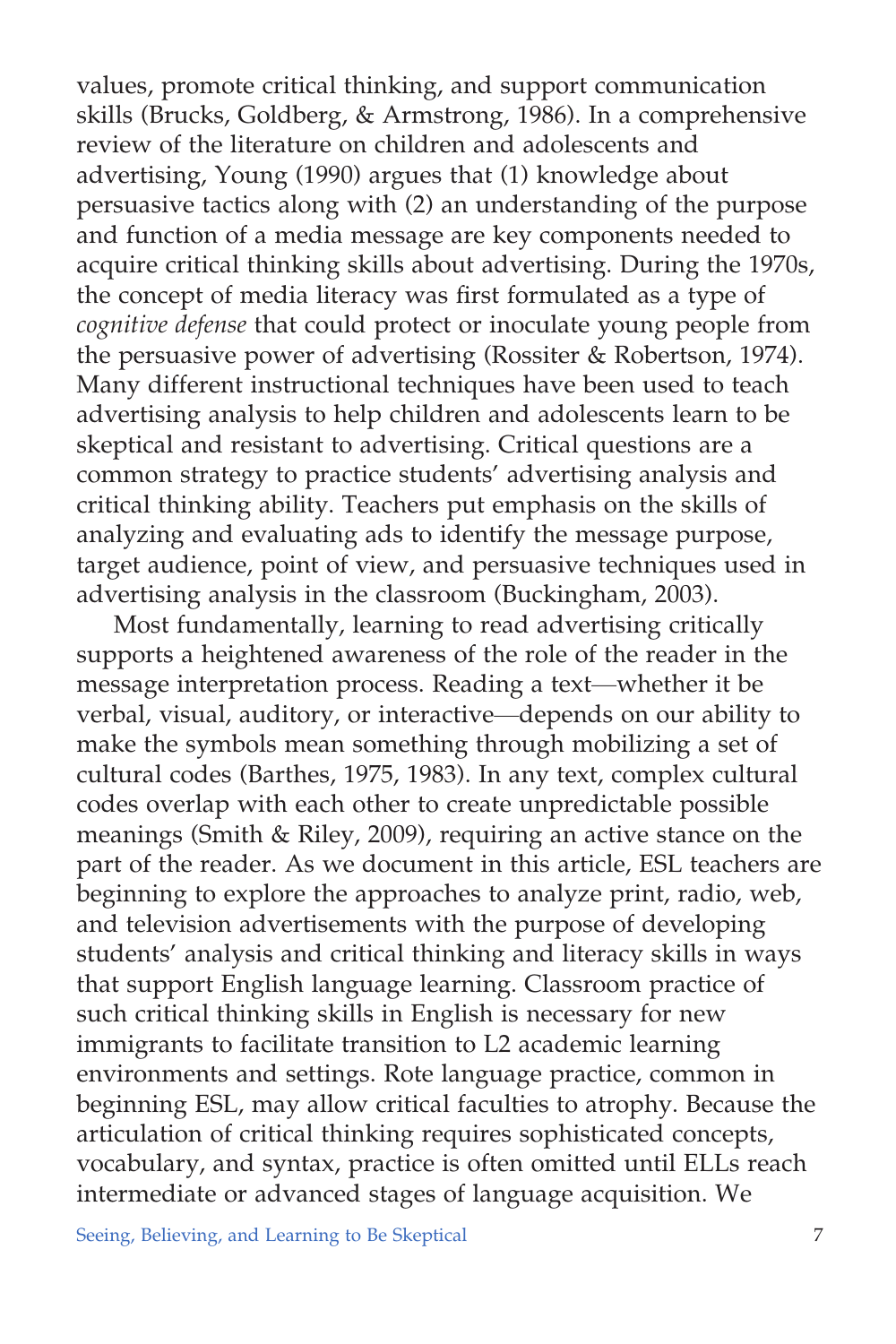believe that with effective language supports and the use of visual media, ELLs can practice the sorts of critical thinking they will need to analyze texts while in the beginning stages of English acquisition.

# METHOD

This case study profiles the teaching strategies one teacher used to support the articulation of critical thinking about visual ads for media literacy development and English acquisition. In collaborating on this research project, the first author designed and supervised the research project; developed the literature review; and coordinated the data collection, analysis, and manuscript preparation. The second author served as research assistant for the study, observing every class and preparing detailed field notes of each session, noting examples of instructional practices, informational content, media examples, interaction style, and other skills used to engage students. She composed interview questions and met with the participating teacher to discuss the data at regular intervals throughout the data collection process. This approach allowed the second author to verify the observational data on instructional approaches with the participating teacher's perspective and gain insight into the teacher's intentions as well as nuances of the instructional design. The third author served as the participating teacher in the program, creating, adapting, designing, and implementing media literacy instructional practices for ESL students. The third author also reviewed portions of the manuscript to verify and revise sections about instructional design intentions. The interviews of the third author by the second author during the implementation of the ad analysis unit may have informed the participating teacher's reflective practice. However, the third author did not participate in the research design or report until after the completion of the unit. Likewise, the second author did not contribute ideas for instructional design or teaching methods in interviews, but rather asked questions to verify observations and discover the teacher's intentions. Therefore, although the participating teacher is included as a third author of the report, this study is not action research. The research methods follow a case study approach with observational field notes and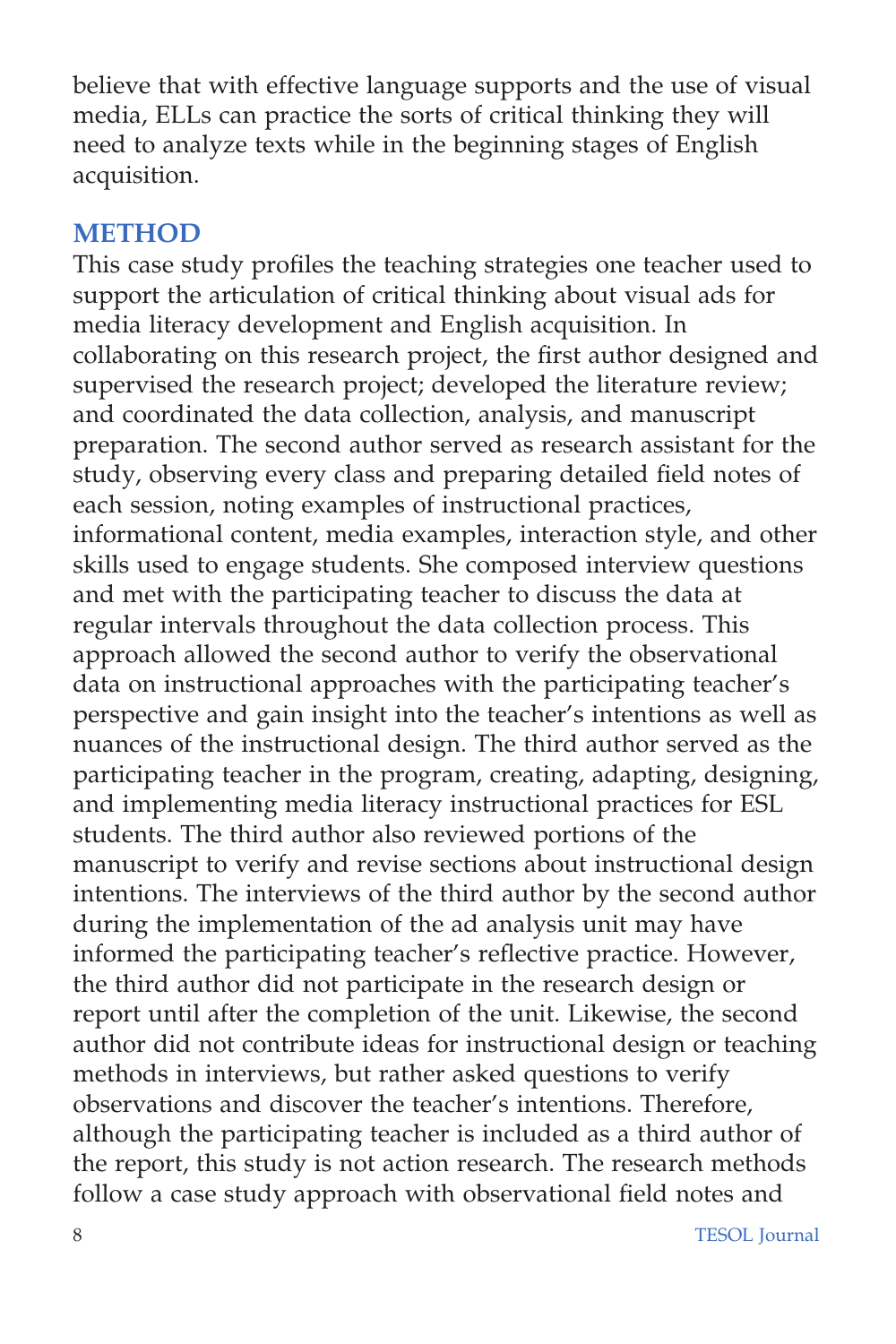interview data collected and analyzed by outside researchers, and later reviewed by the participating teacher to triangulate the outside researchers' findings with the third author's perspective as participating teacher.

#### **Context**

The present study was conceptualized when the third author, an experienced high school English teacher, took a position teaching ESL students at a public high school in a large city in the mid-Atlantic region of the United States. The school is known for placing its focus on the visual and performing arts as well as encouraging creativity and developing media literacy and critical thinking skills. According to the school's mission statement, the arts provide an unequaled opportunity to foster intellectual growth by connecting arts and literacy. School leaders in this high school claim that visual and media literacy skills permeate all subjects.

The school hosts a Newcomer Academy, which provides students new to the United States and to the English language with an accelerated course of study (6 months to 1 year) to enhance their success when they transition into an ESL program at their neighborhood school. The program is designed to provide academic and social opportunities to improve English language skills in a nurturing environment. Explicit goals include developing literacy and academic skills, augmenting social and communication skills, decreasing failure and dropout rates, and reducing the number of referrals for placement in special education programs. The program also aims to help students develop a positive self-image and integrate students into the social climate of the public schools.

#### Sample

Students were between 14 and 20 years old, had lived in the United States for less than 1 year, and scored below 2 on the World-Class Instructional Design and Assessment, or WIDA Aptitude Test for speaking, listening, reading, and writing, commonly used to place ELLs in classes in the United States; in the state where the research was conducted, a score below 2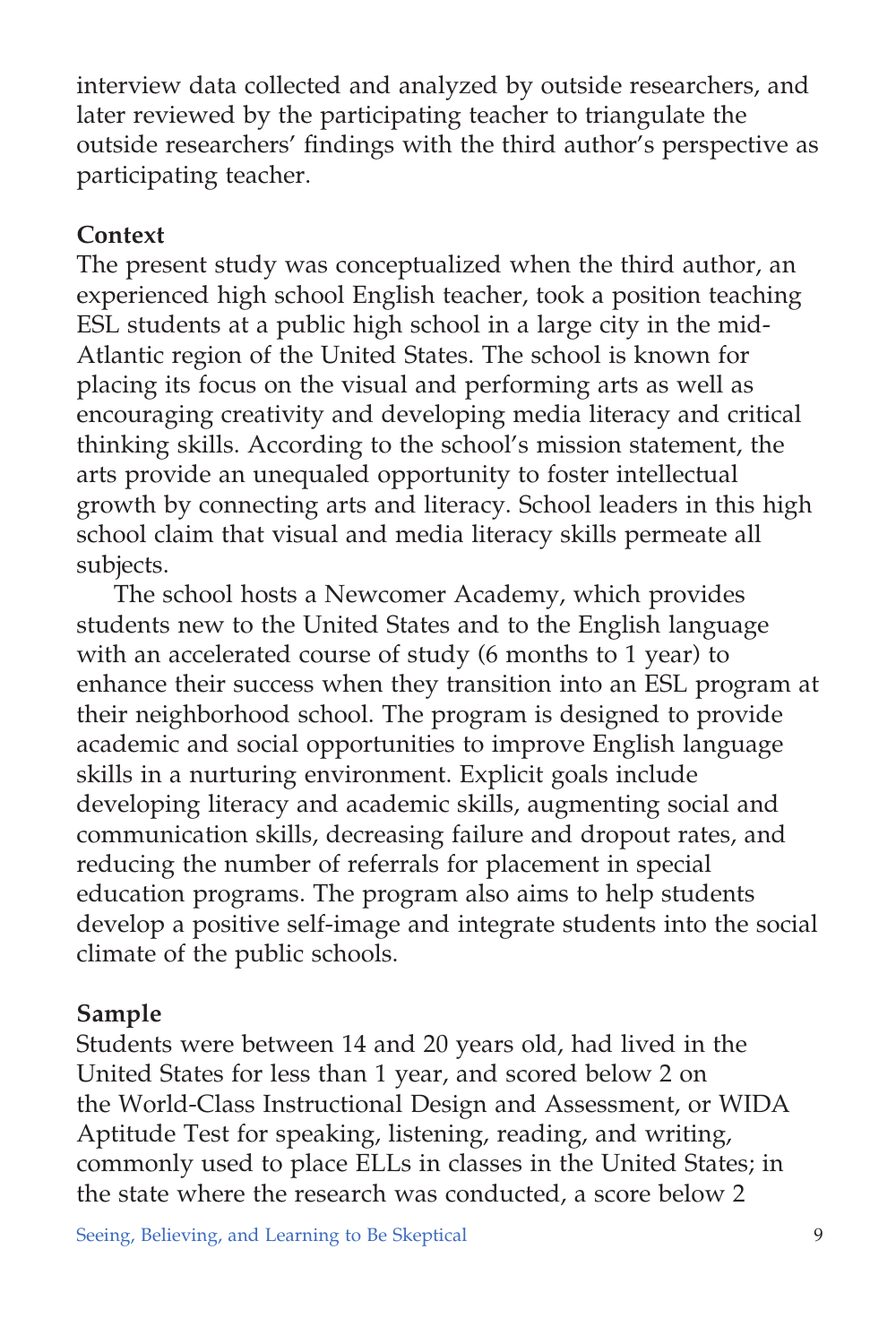indicates non-English-proficient. Most Newcomer Academy students were below grade level on their primary language assessment, and all had limited or interrupted formal schooling. Fourteen students participated in the study: five girls and nine boys from China, Cambodia, Vietnam, Haiti, the Dominican Republic, Puerto Rico, Georgia, Philippines, Colombia, and Taiwan. For instructional purposes, students were divided into two groups, Tiger and Shark groups, according to their English level. In general, the Tiger group had a higher English level than the Shark group; however, the level of understanding and communicating in English varied in the classroom, with various levels of speaking, listening, reading, and writing among students in each group.

The program consisted of a 12-lesson unit on media literacy (ML) with a focus on print advertising, taught over a period of 4 weeks. The participating teacher used a range of media and technology, including a data projector to display ads, photocopies of print ads, magazines from the library, and a class website where students could view ads and write about them on their own wiki pages. At the beginning of each class, the teacher arranged for students to sit in a half-circle with computers on their desks. He also wrote a list of specific activities for the period on the blackboard. During the class, students were encouraged to express any ideas that came to their mind. The teacher commonly used follow-up prompts including why and how questions. The teacher repeated instructions as needed and wrote important information and vocabulary on the blackboard.

# MEDIA LITERACY INSTRUCTIONAL PRACTICES FOR ANALYZING ADVERTISING WITH ELL STUDENTS

We examine four instructional practices used by the participating teacher, which all focus on strategies involving the use of critical questions to analyze advertising: (1) the cloze technique, (2) the question generation (Jeopardy!) approach, (3) practice in analyzing ads using critical questions, and (4) a collaborative writing activity resulting in the creation of a multiparagraph multimedia document. For all activities, print ads were displayed one at a time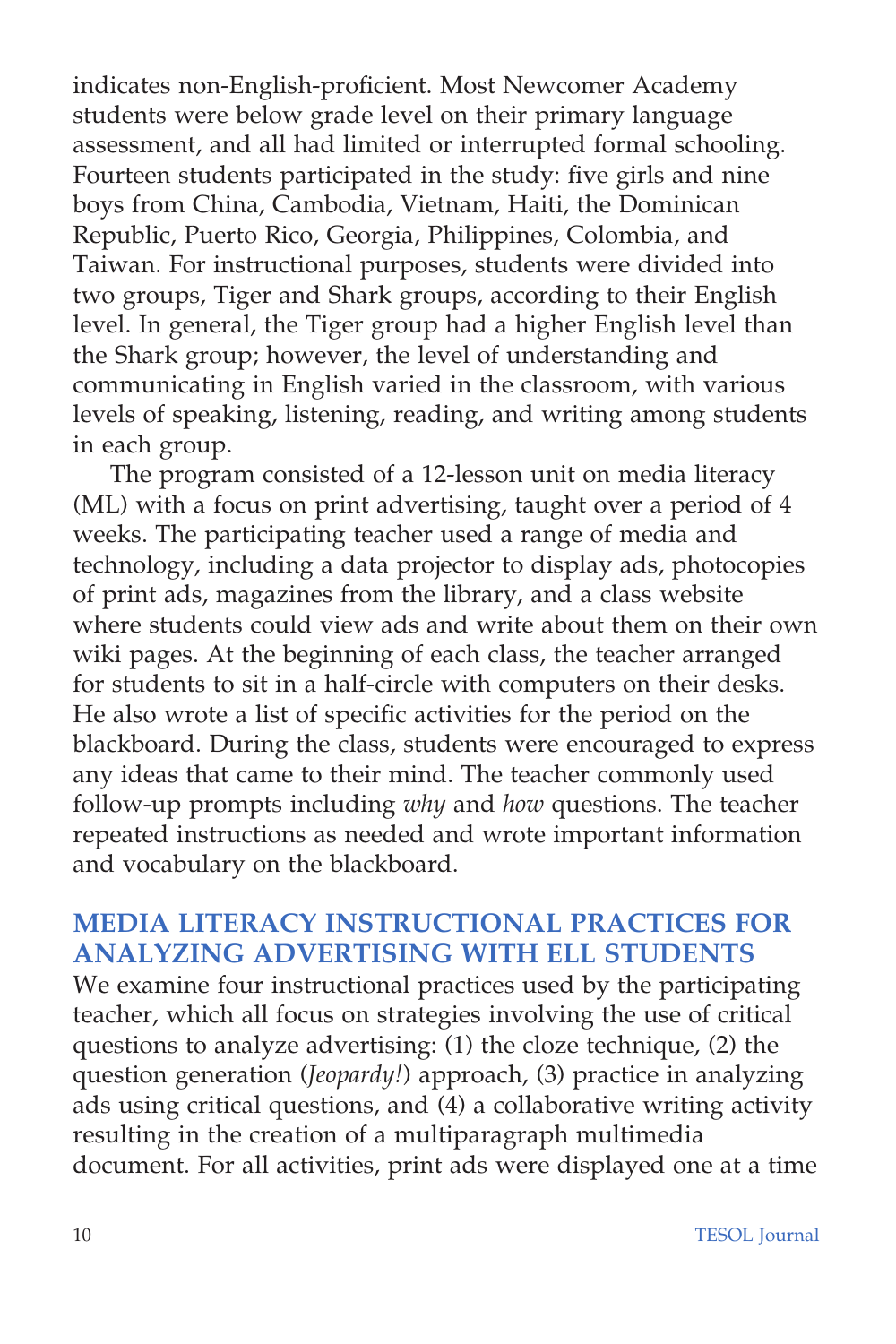on a data projector, followed by active discussion of the critical questions, as shown in Table 1. In introducing the activity, the teacher asked students for first reactions to the ads—initial, automatic thoughts—saying, "What do you think when you see this? How do you feel?" After each response, the teacher asked, "What made you think or feel that?" This pattern of questioning led many students to point to evidentiary support from the media text. In many cases, students would explain their thinking about cultural meanings using their prior knowledge.

When the critical questions were first handed out to students, some could not fully understand them. Explaining the questions in detail was required to help students become acquainted with all the questions and feel comfortable in answering them. At the beginning, most students depended on the participating teacher to ask them questions about ads and scaffold the learning experience. For example, when talking about an ad that featured a person thrusting his shoulders forward in a defensive and aggressive way, the teacher said, "The posture communicates a message. Can you describe what the message is?" Then he

| Audience        | Authors         | A1. Who made the media text?                                        |  |
|-----------------|-----------------|---------------------------------------------------------------------|--|
| and authors     | Purpose         | A2. What is the purpose? Why was                                    |  |
|                 |                 | this made?                                                          |  |
|                 |                 | A3. Who is the target audience?                                     |  |
| Messages and    | Content         | M1. What is this about? What is the                                 |  |
| meanings        |                 | main idea? What are the messages?                                   |  |
|                 | Techniques      | M2. What techniques are used to attract                             |  |
|                 |                 | attention? What techniques communicate                              |  |
|                 |                 | the message $(s)$ ?                                                 |  |
|                 | Interpretations | M3. How can different people understand                             |  |
|                 |                 | the message(s) differently?                                         |  |
|                 |                 | M4. What is left out of the message(s)?                             |  |
| Representations | Context         | R1. When, where, and how was this shared?                           |  |
| and reality     | Representations | R2. What lifestyles, values, and points of<br>view are represented? |  |
|                 | Credibility     | R3. Is this fact, opinion, or something else?                       |  |
|                 |                 | R4. How does the message relate to reality?                         |  |
|                 |                 | Are the messages true and correct?                                  |  |
|                 |                 |                                                                     |  |

TABLE 1. Key Questions for Analyzing Media Messages

Source: NAMLE (2007)

Seeing, Believing, and Learning to Be Skeptical 11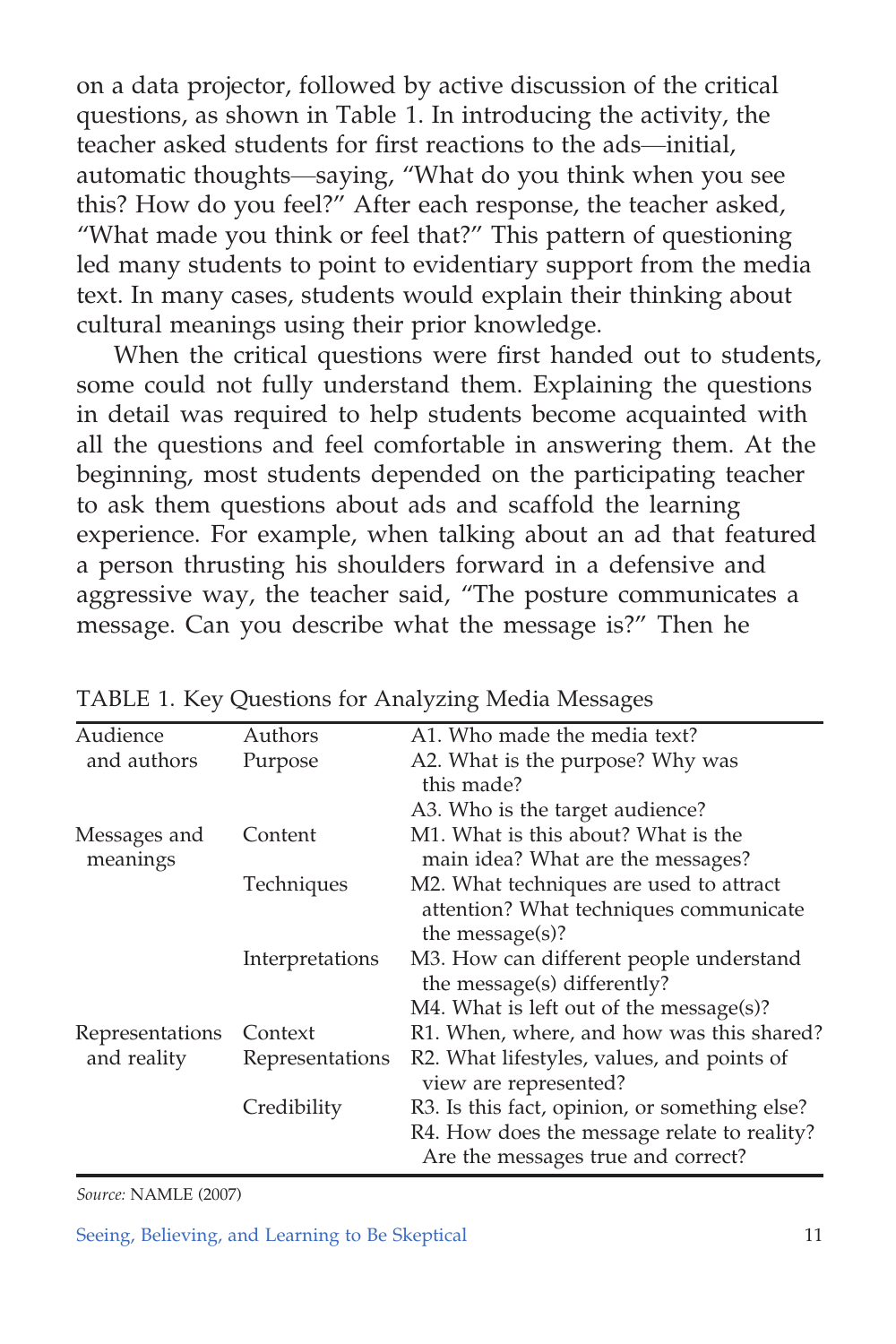would connect student observations, comments, and thoughts or ask students to connect those thoughts to key media literacy concepts and progress to ask ML questions and get students to expand their answers. By making connections to each other's ideas and to the ML questions and concepts, students gradually came to be able to participate in a shared group analysis of media texts.

#### Selecting Ads for Use in the Classroom

Before turning to a more careful description and analysis of the instructional practices, we must describe the approach used by the participating teacher in selecting print ads for analysis. A wide variety of commercial print ads were selected from magazines and newspapers. Most of the ads were closely related to products used in daily life, such as food, candy, drinks, hand wash, and cameras, which stimulated students' desire to share their ideas more freely about something they actually come across every day and for which they had already acquired some English vocabulary and sense of cultural value in the United States.

The participating teacher used Internet searches to find interesting ads, looking at advertising industry blogs and advertising websites like Advertising Age. He also sometimes searched Google using key terms about themes of interest, like ethnicity, gender, and targeting kids. Students showed great interest in most of the ads that he chose. One student was asked whether he liked the ads the teacher had chosen for them. He explained that the ads were visual and very interesting. Judging from students' responses, reactions, and behavior, the students found the ads to be useful, funny, and interesting. A sample of ads selected by the teacher is shown in Figure 1.

In deciding on which ads to use in the class, the participating teacher looked for ads that communicate clear visual messages in a powerful way. He was particularly interested in selecting ads with both explicit and implicit messages. He also used ads for familiar products, which gave students an opportunity to apply prior knowledge in analyzing the message. The teacher also had elaborate criteria for avoiding particular types of print advertising. For example, he avoided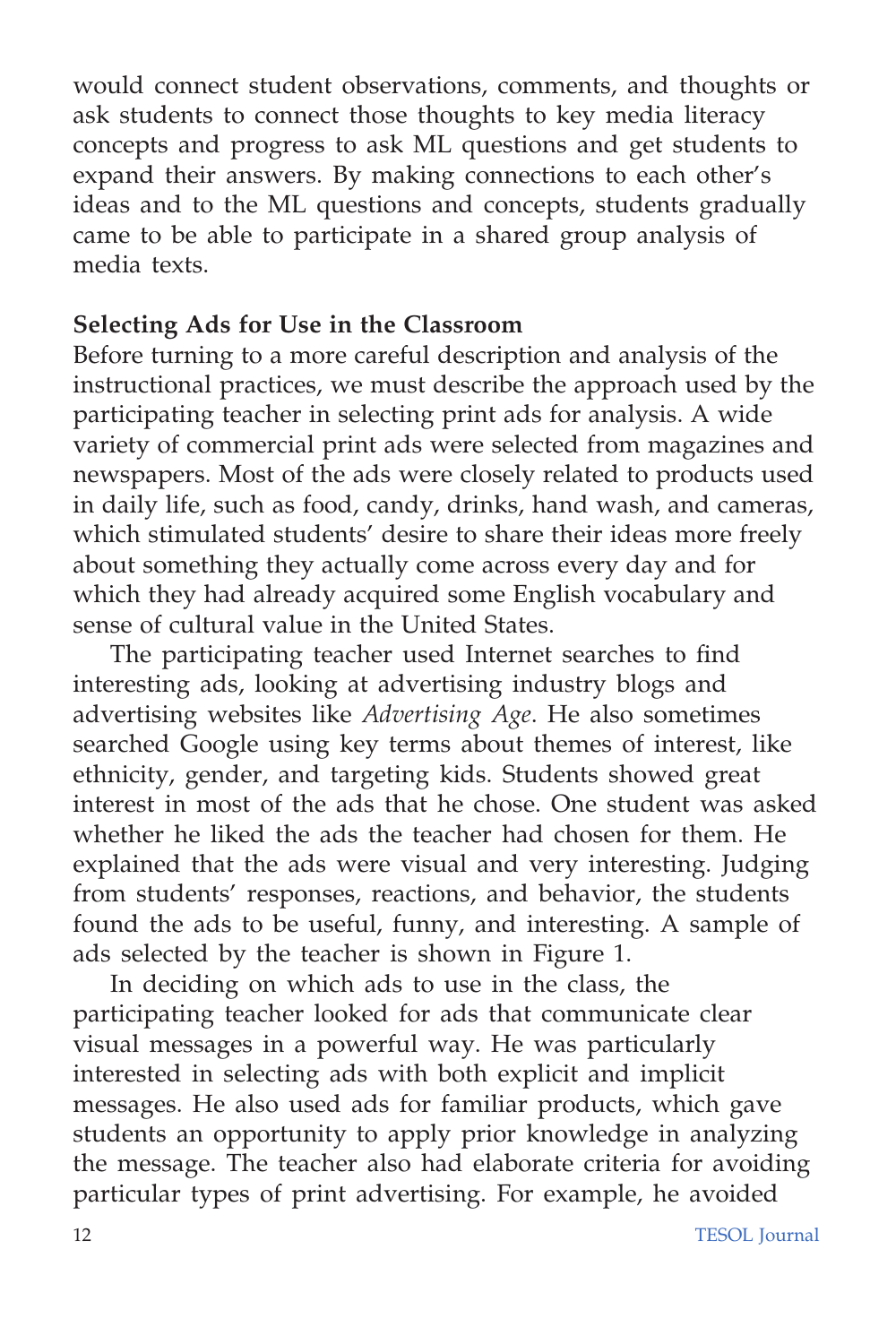

Figure 1. Five ads chosen by the participating teacher for analysis by students

Clockwise from the top left, ads are for breath mints, an ice cream treat, English learning lessons, a snack food, and a hand sanitizer.

the use of ads with a lot of text, except as a challenge for more advanced students. He was also attentive to avoid obscure or very specific popular culture references in the ads' visuals or messages, which new immigrant students might not understand. He avoided the use of explicit sexual imagery because, according to the teacher, "the cultural differences among students require a long conversation about sexuality in different cultures and families, which cuts into time we need to practice core concepts. It's a worthwhile discussion for another time." He also avoided alcohol and cigarette ads before discussing related health issues with new immigrant students, finding that those ads could too easily become a vehicle for demonizing the business of advertising instead of understanding communication strategies in ads that could be extended to analyzing other texts.

Seeing, Believing, and Learning to Be Skeptical 13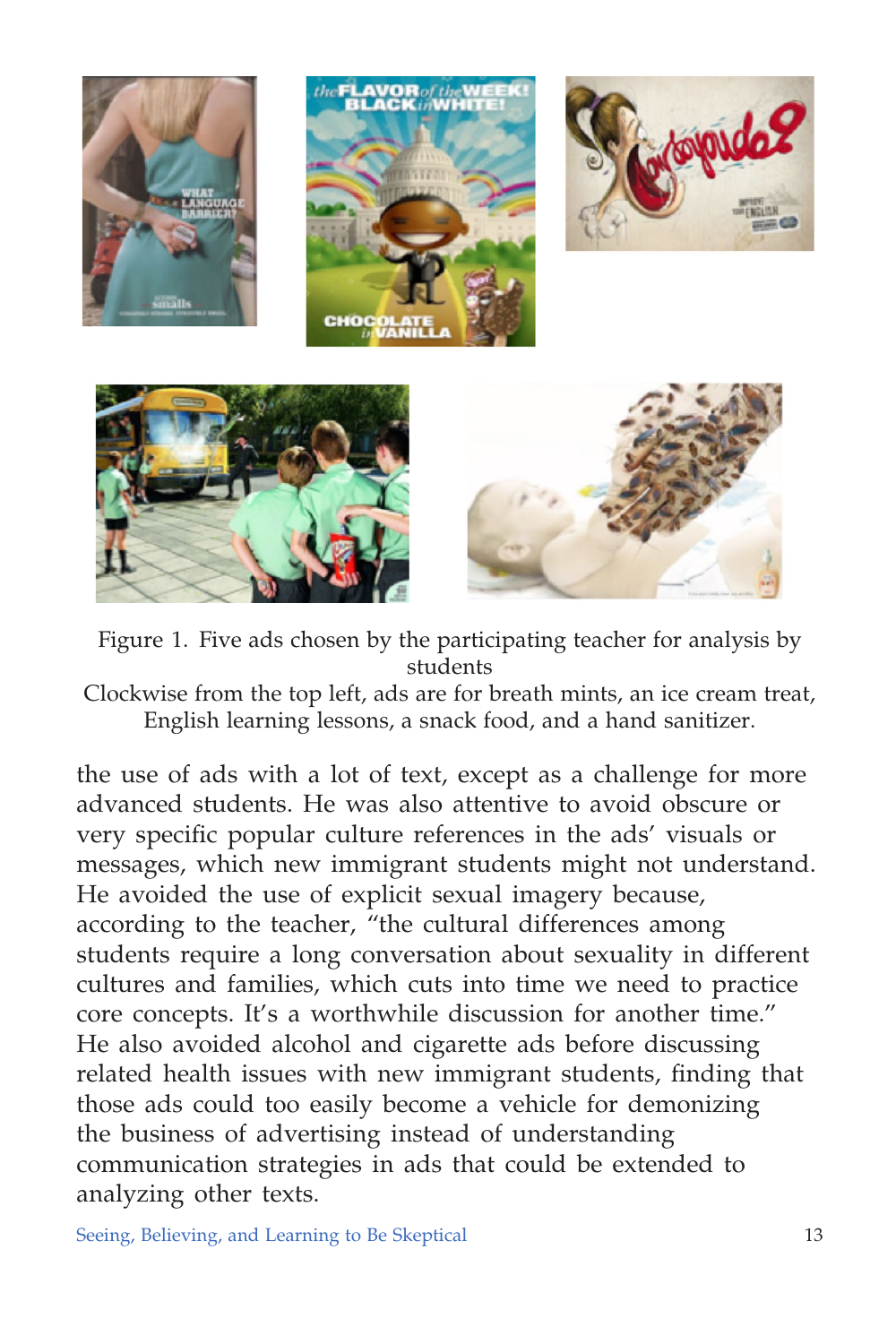#### Using the Cloze Technique to Support Vocabulary and Comprehension Skills

TESOL teachers have used the cloze technique since the late 1950s, when it was first recognized as a useful device for testing the language skills of native and nonnative speakers. As a teaching device, the learner is presented with a reading passage with certain key vocabulary words omitted. The student must generate the missing word by making inferences about meaning from the other words in the passage. As Oiler and Conrad (1971, p. 187) explain, this instructional technique requires that the student "perform a task which is not unlike what native speakers do in sending and receiving messages." Listeners anticipate what the speaker will say next to either overtly or covertly supply missing words and phrases; similarly, writers search for the correct word as they compose.

The participating teacher used the cloze technique to support listening, reading, and vocabulary development. First, on individual laptop computers, students listened to an audio recording of the teacher reading a short passage analyzing a print ad while they read along with a transcript of the passage, which omitted several key words. As they listened, students had to choose the correct word to fill in the blanks in the written transcript from a group of words provided. To fill the correct word into the incomplete sentence, students had to use the meaning and the pronunciation of every word and sentence, which promoted their vocabulary as they used online dictionaries and translations to complete the exercise. Table 2 shows an example of an activity, designed by the teacher, using the cloze procedure as a scaffolding mechanism to support advertising analysis.

This exercise was crafted by the teacher to be within the students' zones of proximal development: it challenged them with new vocabulary, but did not overwhelm them; it challenged them to understand meanings and match questions with paragraphs, but allowed a degree of problem solving through word matching for them to fall back on if more holistic meanings and concepts proved too difficult. The use of an audio recording allowed students to go at different paces, and the technology allowed for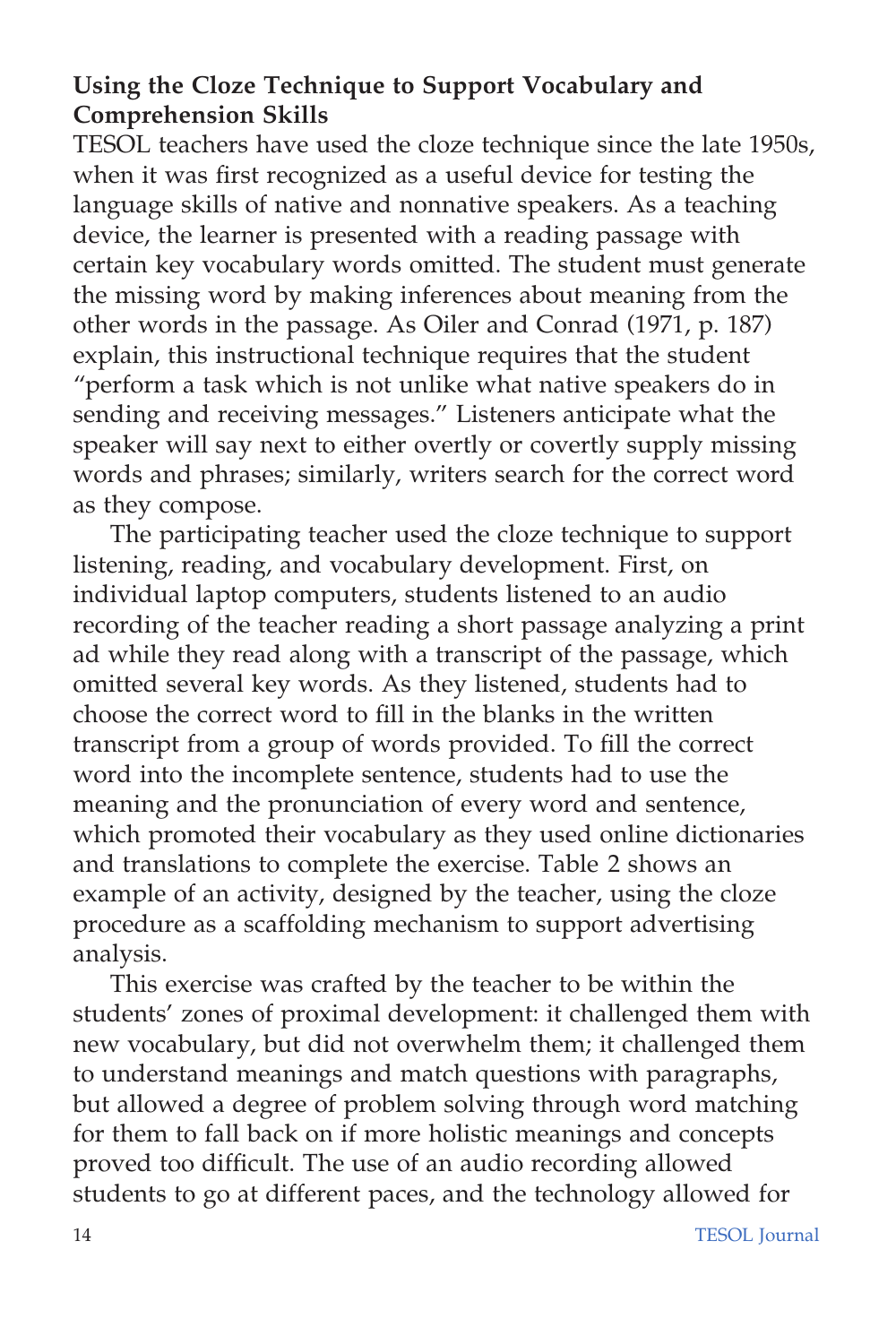

Words for the blanks

Magazine audience context collaborated purpose targets message attention technique company differently idea represents leaves point of view agency product facts persuade lifestyle

- 1. The Dettol \_\_\_\_\_\_\_\_\_\_\_\_\_\_ made this ad for a hand sanitizer. The authors are the company and the ad \_\_\_\_\_\_\_\_\_\_\_\_\_\_\_\_ that they paid. They \_\_\_\_\_\_\_\_\_\_\_\_\_\_\_\_\_\_\_\_ to create the ad.
- 2. The ad was in People \_\_\_\_\_\_\_\_\_\_\_\_\_\_\_ on a full page next to an article about a movie star in April 2011. Readers saw the ad in this \_\_\_\_\_\_\_\_\_\_\_\_\_\_.
- 3. The target is people who ride the bus. Mostly working-class people ride the bus. This ad also shows a woman, so maybe it women more than men.
- 4. The most important in the ad is that buses are not clean. When you hold a handle in the bus, you can get the germs of other people on the bus. The main \_\_\_\_\_\_\_\_\_\_\_\_\_\_ is that you must clean your hands after you use the bus.
- 5. The \_\_\_\_\_\_\_\_\_\_\_\_\_\_ of the ad is to \_\_\_\_\_\_\_\_\_\_\_\_\_\_ people that they need to buy Dettol hand sanitizer. It tries to scare you a little.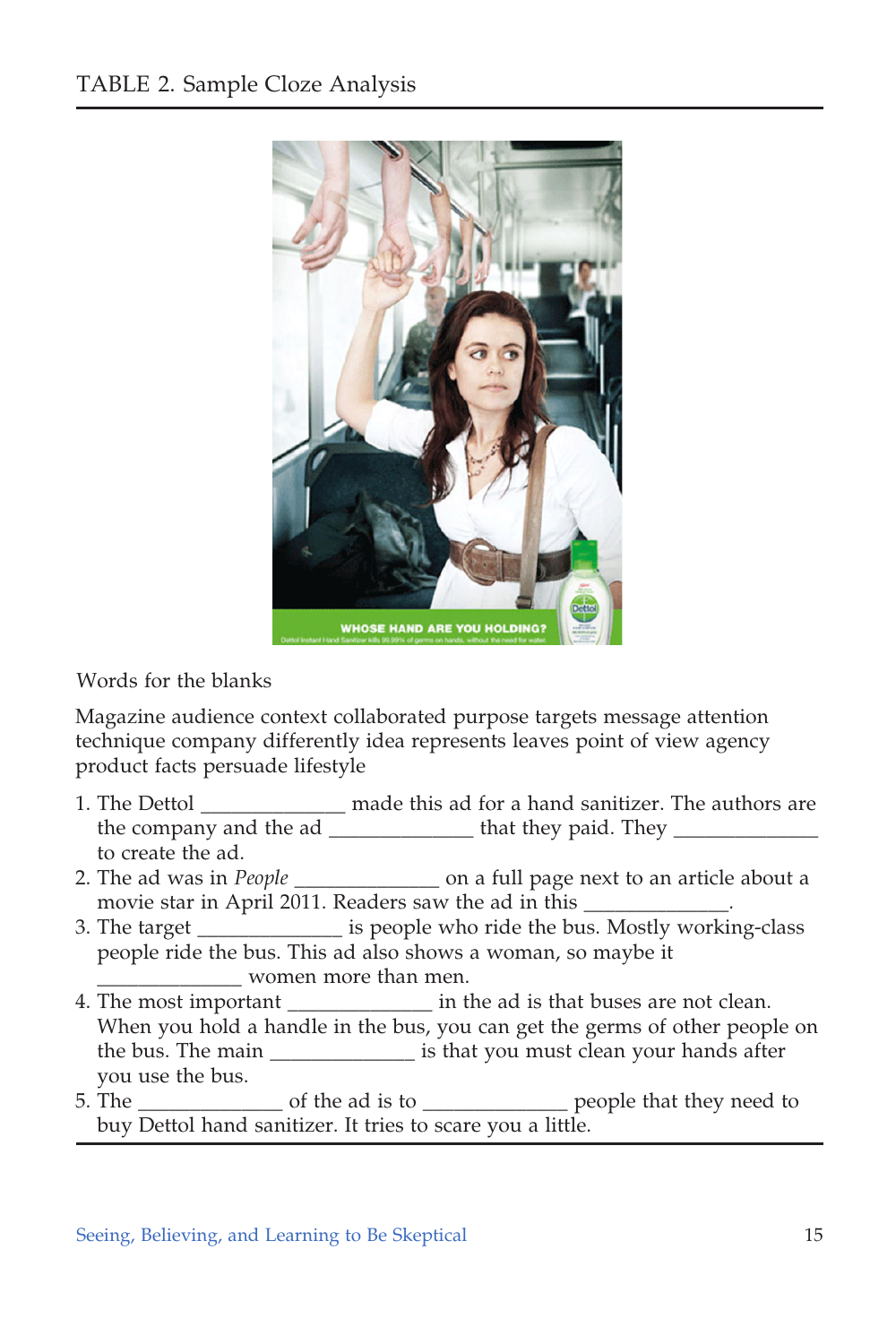as many repeated readings and listening moments as each student required. Students were able to work independently at the computer, and strategic seating arrangements enabled the more technology-savvy students to informally assist less experienced students. Most important, for students who were unfamiliar with the specific cultural practice of critical analysis, the cloze procedure engaged them in close examination of a specific model, helping students recognize the characteristics of a nontrivial examination of advertising that moves from careful description to sustained analysis.

#### Generating Questions

The practice of generating a question that is answered by a specific text is the skill that is tested on the popular television program Jeopardy!, where contestants are given a short passage and asked to generate a question that can be answered by that text. Computational linguists have studied this problem in relation to machine translation, finding that question generation involves significant use of context clues (Heilman & Smith, 2009). Table 3 shows an example of the worksheet used with this activity. Students were asked to read the answers, which are sections of an analysis of the ad, and then they were asked, "Which question matches each answer?" Students became so active and engaged in these exercises that they remembered most of the key critical questions for subsequent discussions and for a pop quiz at the end of the unit, which the teacher used to gauge students' retention of the key ML questions that he wanted them to employ as tools in the analysis of media texts in subsequent units.

# Practicing Analysis Using Critical Questions

Some approaches to implementing media literacy education with adolescents emphasize the use of critical questions (Scheibe & Rogow, 2011). After analyzing several ads with answers provided, students were required to generate their own answers. Because students had begun with the cloze activity and the Jeopardy! question generation activities where model answers were available to them, they had the ability to express critical thought more easily. To improve speaking skills, students were encouraged to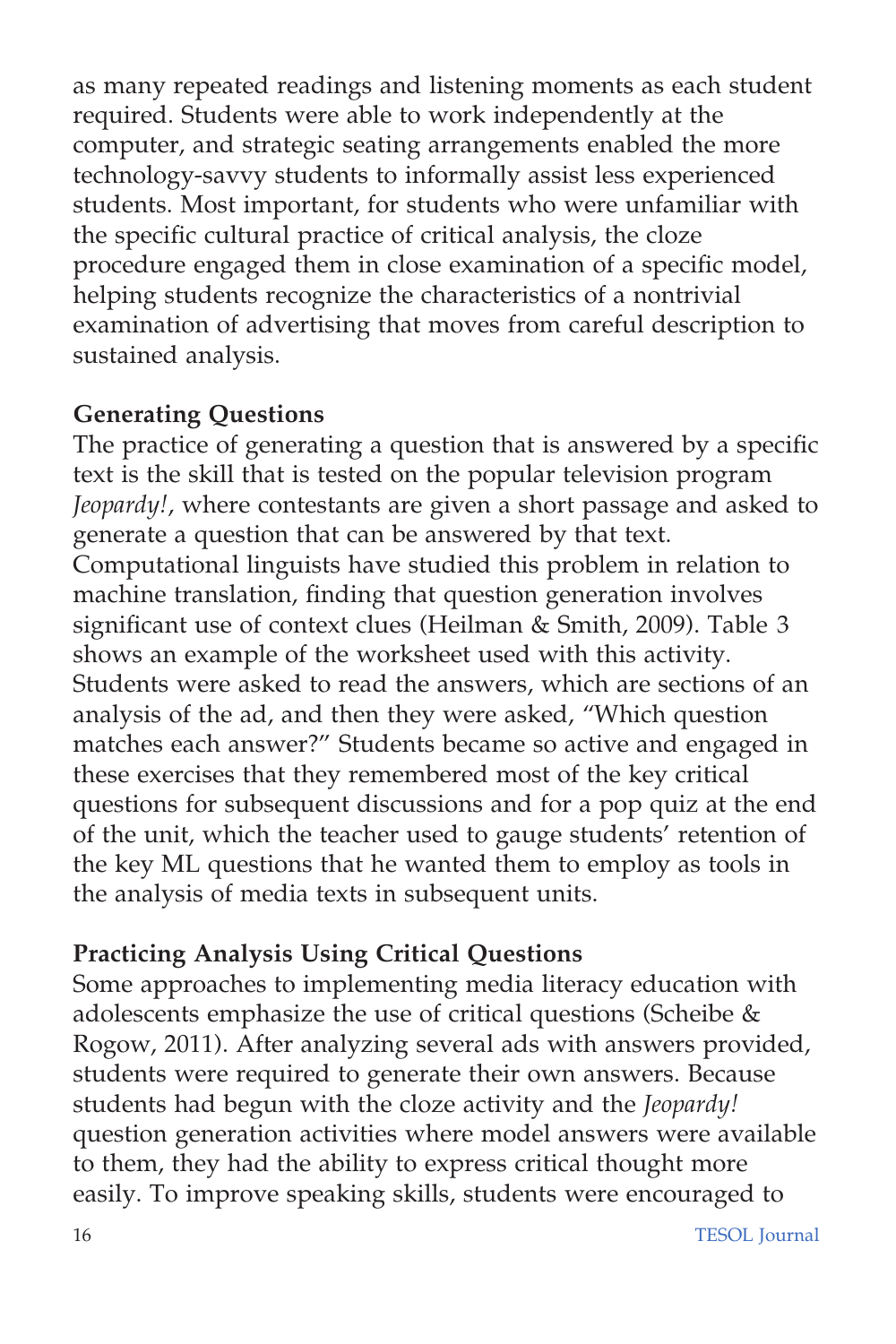#### TABLE 3. Question Generation Activity

Instructions. Study the ad and then write the question that fits the answer.



Question:

Answer: The company that owns Perrier made this ad for water. Question:

Answer: This ad was in a Sports Illustrated magazine in April 2011. It was on a full page next to a story about a basketball player.

Question:\_\_\_\_\_\_\_\_\_\_\_\_\_\_\_\_\_\_\_\_\_\_\_\_\_\_\_\_\_\_\_\_\_\_\_\_\_\_\_\_\_\_\_\_\_\_\_\_\_\_\_\_\_\_\_\_\_\_\_\_\_\_

Answer: They made this ad because they want people to buy the water. They want to persuade the reader to feel that Perrier water is strong, exciting, and healthy. Question:\_\_\_\_\_\_\_\_\_\_\_\_\_\_\_\_\_\_\_\_\_\_\_\_\_\_\_\_\_\_\_\_\_\_\_\_\_\_\_\_\_\_\_\_\_\_\_\_\_\_\_\_\_\_\_\_\_\_\_\_\_\_

Answer: There are a few messages in this ad. Perrier is a healthy drink for strong people. Perrier is exciting, like a kung fu fighter movie star. Perrier is part of attraction between men and women.

Question:\_\_\_\_\_\_\_\_\_\_\_\_\_\_\_\_\_\_\_\_\_\_\_\_\_\_\_\_\_\_\_\_\_\_\_\_\_\_\_\_\_\_\_\_\_\_\_\_\_\_\_\_\_\_\_\_\_\_\_\_\_\_

Answer: The main idea is that Perrier is an exciting drink for strong people. Question:

Answer: The target audience is men and boys who like action movies and want a strong body. Another target audience is women and gay men who like to look at strong men's bodies. This ad was made for middle-class and wealthy people. These people can afford to buy a gym membership. Question:

Answer: The ad uses perspective to attract attention. There is a kung fu fighter on the man's t-shirt. The fighter has no shirt and many muscles. He looks like he is holding the straw in the bottle. The straw is like his weapon for kung fu. It's interesting.

express their ideas from any perspective by sharing their ideas about ads at the front of the room using the big screen of the classroom SMART Board to point out visual details. The participating teacher showed evident pleasure at being in the

Seeing, Believing, and Learning to Be Skeptical 17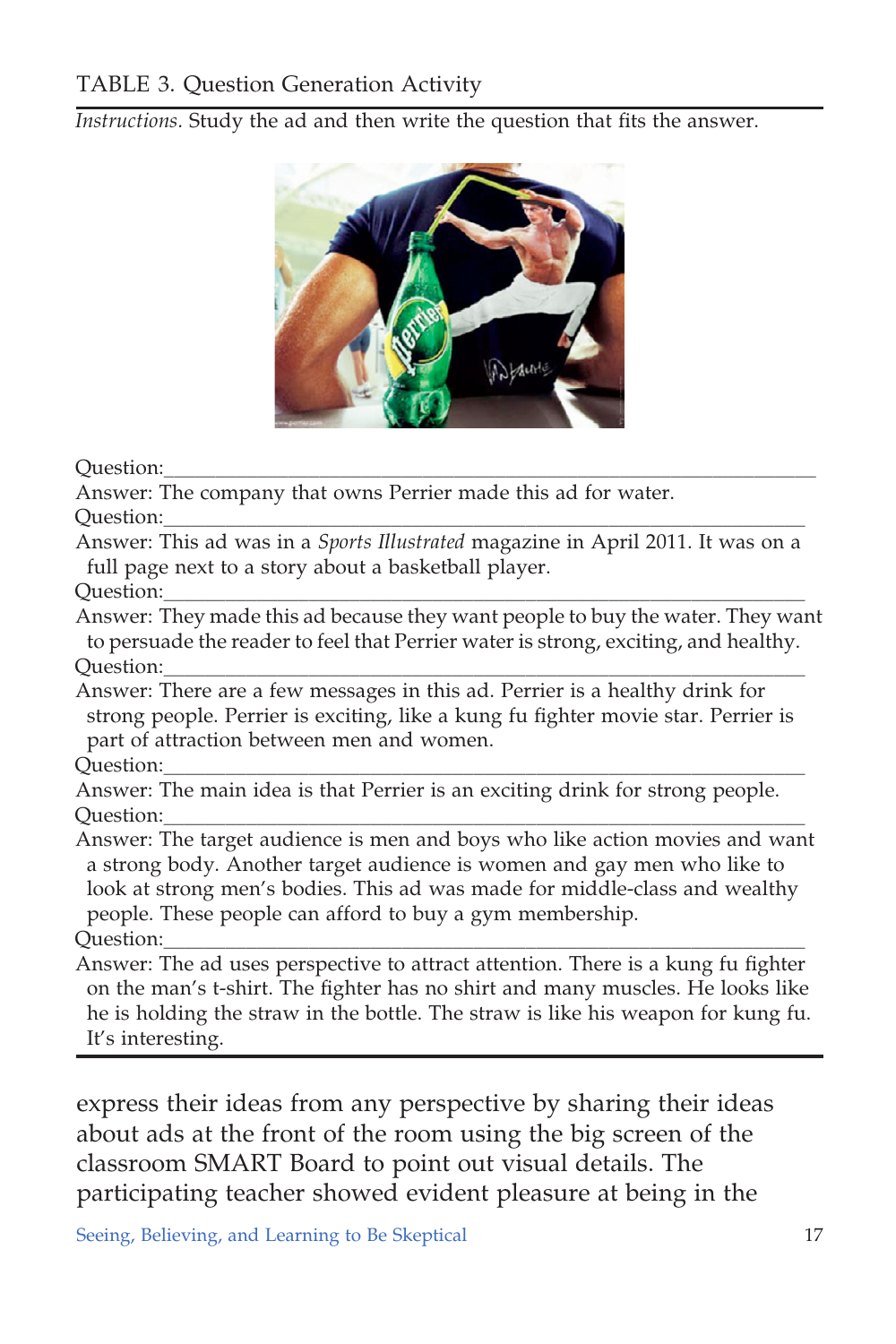middle of students as they built meanings from texts and from each other's readings of texts. He explained, "Between the students' efforts at understanding each other, my involvement in repeating their ideas in simple English to the class, and our efforts to apply new media literacy concepts, the whole class discussion was very exciting to participate in." By scaffolding students' analysis ability step by step and pushing them to climb to another higher level, the teacher was engaging in the gradual release of responsibility model (Pearson & Gallagher, 1983), whereby students eventually were able to demonstrate their ability to analyze ads logically and coherently in paragraph form.

# Using Online Wiki Writing for Partners to Select and Analyze Ads

Students were divided into several groups and asked to choose an ad from a website which was provided by the participating teacher. Students were also asked to choose and bring their own ad from a magazine of their choice for individual analyses. They were required to analyze the ad using the questions provided in Table 1 and to write in full paragraphs. The following day, the teacher checked students' homework papers and highlighted their grammatical errors, so students' grammar skills could improve through the writing process (grammar and pronunciation support connected with formal learning from other class periods focused on these areas of instruction). Students were then required to discuss and type up a group analysis to post online. By working with partners, students strengthened small-group discussion skills. Group presentations created an opportunity for students to practice speaking English in public. The teacher printed out students' answers, wrote comments and grammatical corrections, and then returned them to students for further revision. In the class, students then presented their ad analysis with other students. The teacher corrected students' pronunciation and guided them to add more ideas to the analysis. The teacher made strategic use of grouping to support students' cooperative learning and allow for meaningful translations of words and concepts from home languages (L1) to English (L2) and back again between students with a common L1. Students also showed genuine interest in understanding each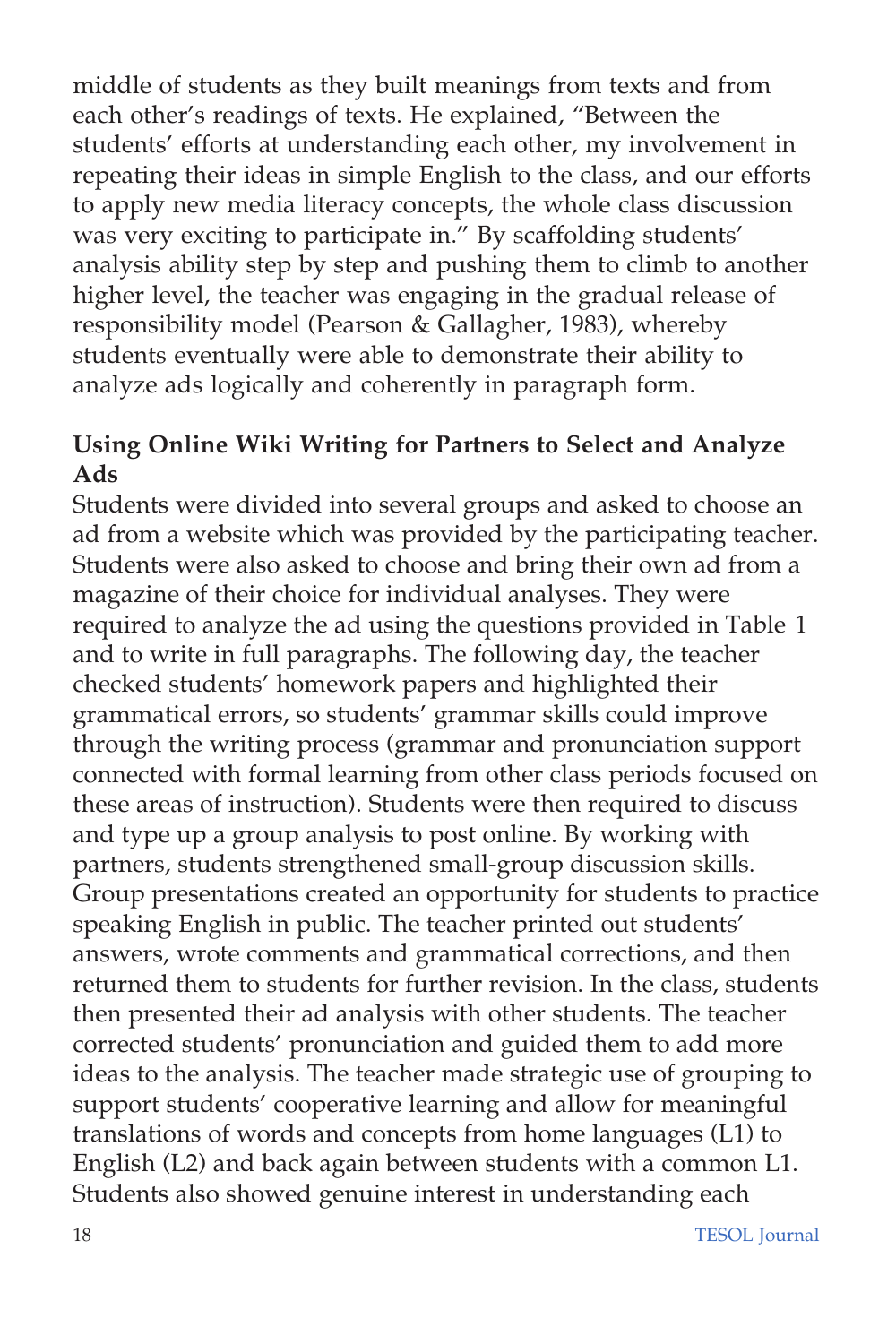other's ideas and making sure all students in their groups could share part of the presentation in an understandable way. The use of these four instructional methods offered students explicit, repeated practice using critical analysis skills with a variety of engaging, highly visual texts, which engaged and sustained student interest throughout the 12-lesson unit of instruction. Figure 2 shows a sample of student online writing.

The participating teacher was surprised that the introductory analysis skills were easier to teach than he had expected. He explained, "The fact that kids were spontaneously applying the analysis concepts and inquiry techniques to other texts (like watching movies for health discussions) encouraged me to support and draw out such transfers." As students gradually recognized how the critical questions helped them discuss other texts, the meaningfulness of the ad analysis practice seemed to become more apparent to them. Of course, it is not usually difficult to convince new language students of the importance of any given activity; they are in such a vulnerable position with so little communication

|                                     | <b>NLA TigerSharks</b>                                                                                                                                | Search this site                                      |
|-------------------------------------|-------------------------------------------------------------------------------------------------------------------------------------------------------|-------------------------------------------------------|
| $-$ Home<br>Justin's Ad<br>Analysis | Nan's Ad Analysis                                                                                                                                     |                                                       |
| Ad Analysis Gl                      |                                                                                                                                                       |                                                       |
| Ad Analysis G2                      | I am Nan. and I chose this ad to analyze. This is what I think of it                                                                                  |                                                       |
| Ad Analysis G3                      |                                                                                                                                                       |                                                       |
| Ad Analysis G4                      | Authors and Audiences                                                                                                                                 |                                                       |
| Ana's Ad Analysis                   | The Geico insurance company made this ad. They persuade driver to pay                                                                                 | Insure all your vehicles with GEICO.                  |
| Hai's Ad Analysis                   | money for this insurance. The target audience of the ad is driver.                                                                                    | You could save a bundle.                              |
| Joseph's Ad<br>Analysis             | Messages and Meanings                                                                                                                                 |                                                       |
| Lawrence's Ad<br>Analysis           | The picture communicate all the kind of car to use a rope to<br>bind together. The main idea is the company can help you save "a bundle"              |                                                       |
| Maria's Ad<br>Analysis              | (a bundle means all the kind of car can pay the money for all car for<br>insurance, we have common insurance that only for one car, not have for all  |                                                       |
| Nan's Ad Analysis                   | the car ). They use the words on the top to attract attention. The pictures                                                                           |                                                       |
| Nia's Ad Analysis                   | and words use techniques to communicate the message. They help you save on                                                                            |                                                       |
| Van's Ad Analysis                   | more than just car insurance of insurance policy are they selling.                                                                                    |                                                       |
| Vichet's Ad<br>Analysis             | Representations and Reality                                                                                                                           |                                                       |
| Vladimy's Ad<br>Analysis            | The students everyday take the bus, so they don't need this message. The<br>company help us to save how much money down.we could enjoy a Multi-Policy | SERTO contentario pos sure un more thus just one inte |
| Sitemap                             | discount when you insure more than one type of vehicle.                                                                                               | the best price on quality coverage for all you        |
|                                     |                                                                                                                                                       | 1-800-442-9251                                        |

#### Figure 2. One student's online writing provides an analysis of a car insurance print ad

The column on the left lists links to each student's ad analysis web page. A scan of the magazine ad appears to the right.

Seeing, Believing, and Learning to Be Skeptical 19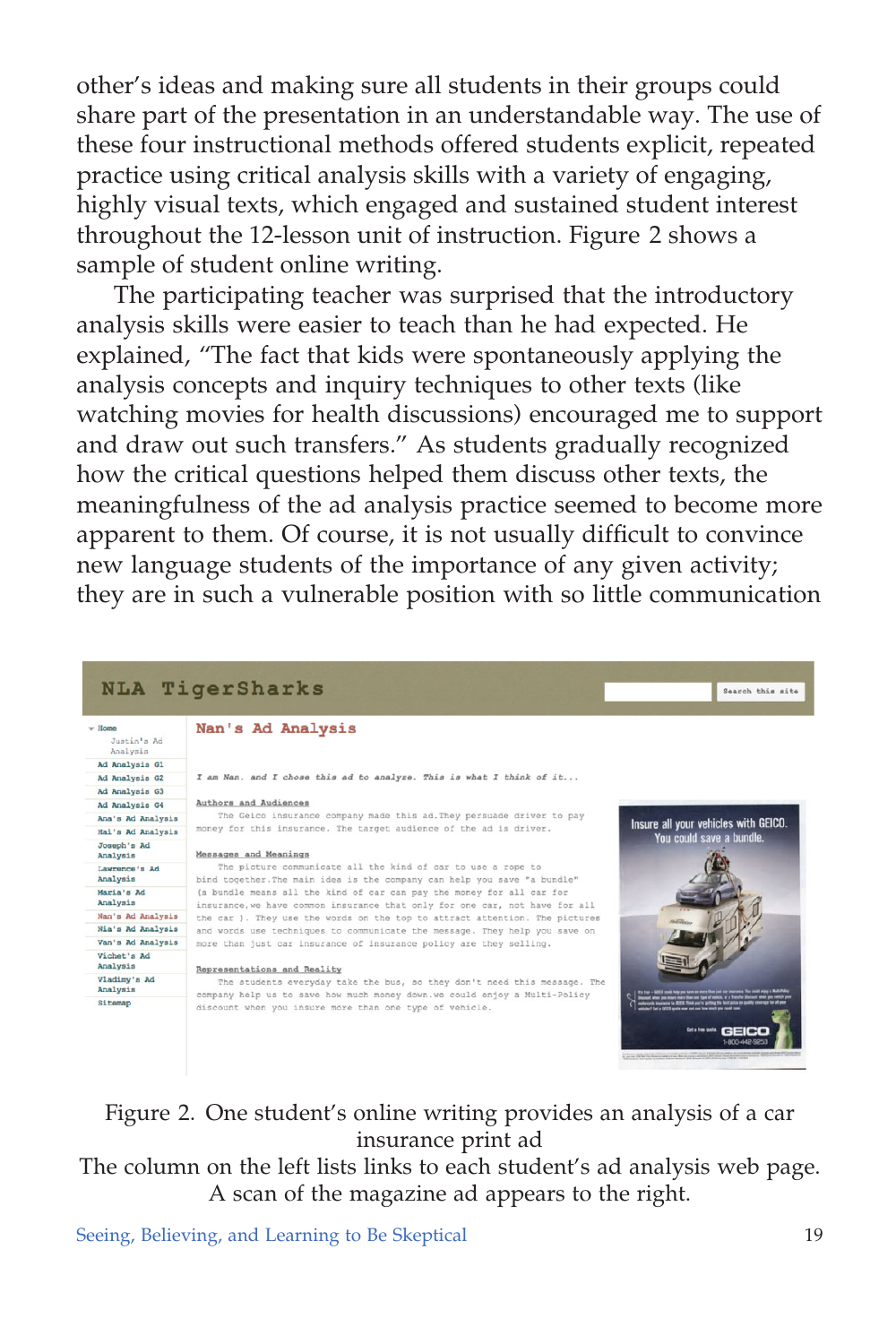and cultural competency that they tend to assume that all activities are meaningful. Still, we observed an extra level of engagement as students were able to practice academic skills using the texts of their everyday experiences and connect them to their prior knowledge, as well as to spontaneously apply critical questions and analytic language to subsequent activities involving visual texts. These activities aimed to strike a balance between learning new academic and cultural language and knowledge, and connecting with students' prior knowledge, home cultures, and everyday experience.

#### Focus on Print Media

Each of the 12 lessons implemented by the participating teacher focused on print advertising. However, the teacher's focus on this particular type of advertising created a bit of a disconnect from the way these students experience advertising in the context of their everyday experience. By focusing on print (magazine) ads, the teacher was able to exploit the rich visual communication, limited use of words, and relative simplicity of elements as a means to promote language production, reception, and comprehension. However, most of the students did not experience print advertising as an everyday part of their lives. They were not regular magazine readers, so when the teacher encouraged them to choose their own magazine ads, they had to choose magazines from the library that they had never read regularly before. As a result, the culminating individual ad analysis writing assignments were more difficult and tedious than they would have been otherwise. Some students made overt references to TV and Internet ads that they wanted to discuss in class, but the teacher did not want to introduce additional English language vocabulary necessary for moving picture and online media analysis. He deemed the trade-off worth sacrificing the authentic meaningfulness of the media from students' lives for the ability to work with texts and analytic language in the students' zones of proximal development.

# Beyond Advertising Analysis

The participating teacher used many of the strategies described in this article in relation to learning about subjects far beyond the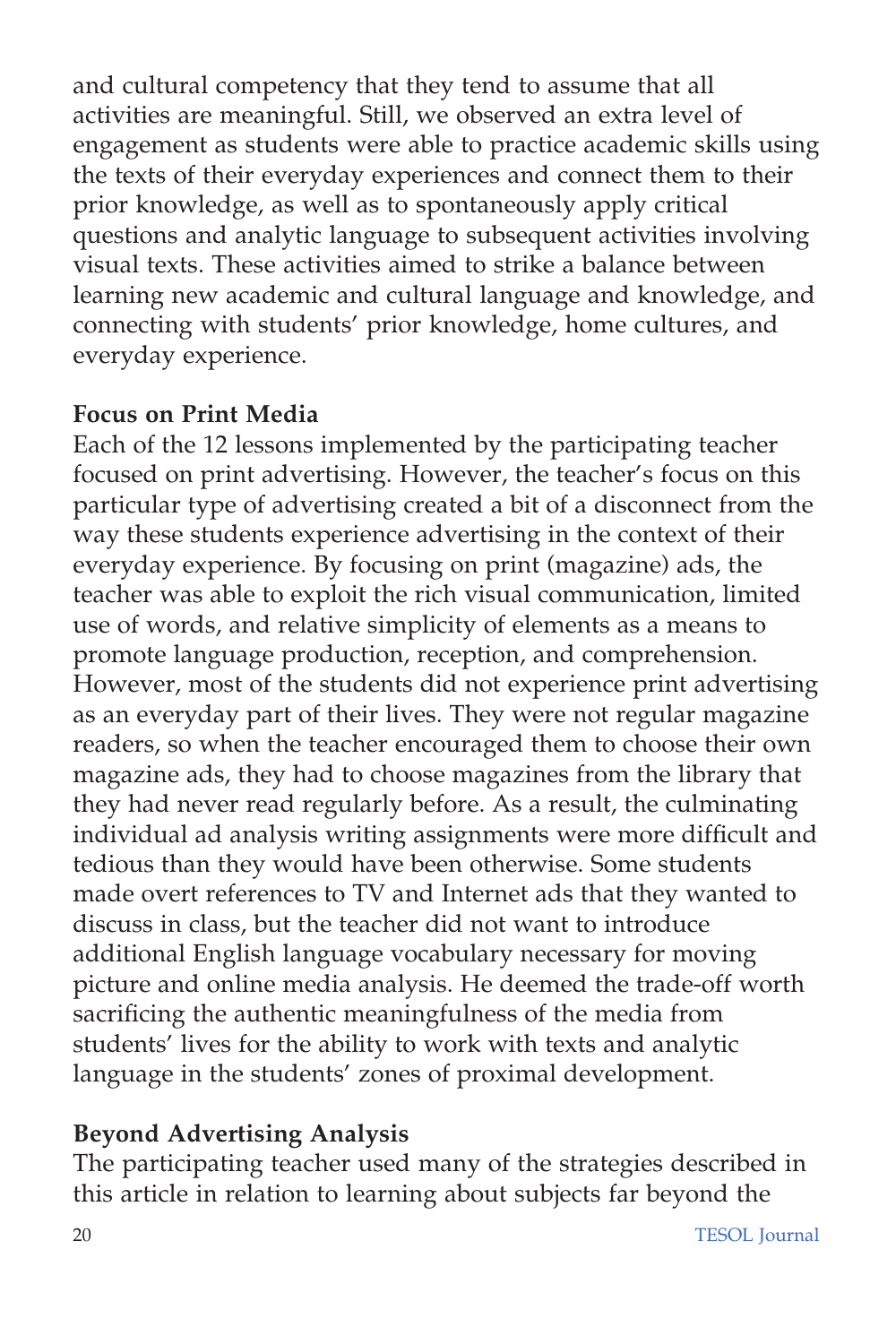topic of advertising. When students studied the Thanksgiving holiday and Native American cultures, the teacher used film discussion techniques to build class interpretations of a clip from Terence Mallick's New World depicting a first encounter between Native Americans and English settlers. Students used new adjectives of emotion to describe their interpretations of onscreen characters' feelings, and they described and acted out and pointed to details of the film's construction to answer the question, "What in the film made you think or feel that?" Similarly, the teacher used the cloze technique for a unit about public murals, in which assignments in their art class required students to create panels of a mural to represent the Newcomer Academy at the school. Such reading/listening/writing/viewing assignments featured written interpretations in plain language of local murals and the stories behind them. As they had done with ads in the ad analysis unit, students read along with and listened to the passage; paused and reviewed the recording to fill in the blanks with new, target vocabulary; and paused to look at the picture of the mural to understand the meanings in the text. During this mural unit, students also practiced group discussion and interpretation of visual texts (the murals). They learned to value each other's ideas and to back up ideas with textual details and elaborations of their understandings and connections to real life via their cultural understandings. In these discussions, students used vocabulary and ideas from the writing assignments in their talk and added to these ideas. They also used online translation tools to build their own individual written interpretations of murals. Students also gave individual presentations to the class of their interpretations of a mural of their choice from a public mural website; in this way they practiced speaking their written pieces from memory and notes. Throughout these writing and speaking assignments, students had time for independent work while the participating teacher circulated and conferenced about feedback he had given them on earlier drafts. The program gave mid- to advancedbeginner ELLs authentic encounters with content-driven academic units to practice English through exercising media literacy skills. The lessons offered an opportunity for embedded, inquiry-based academic and everyday English practice, which balanced direct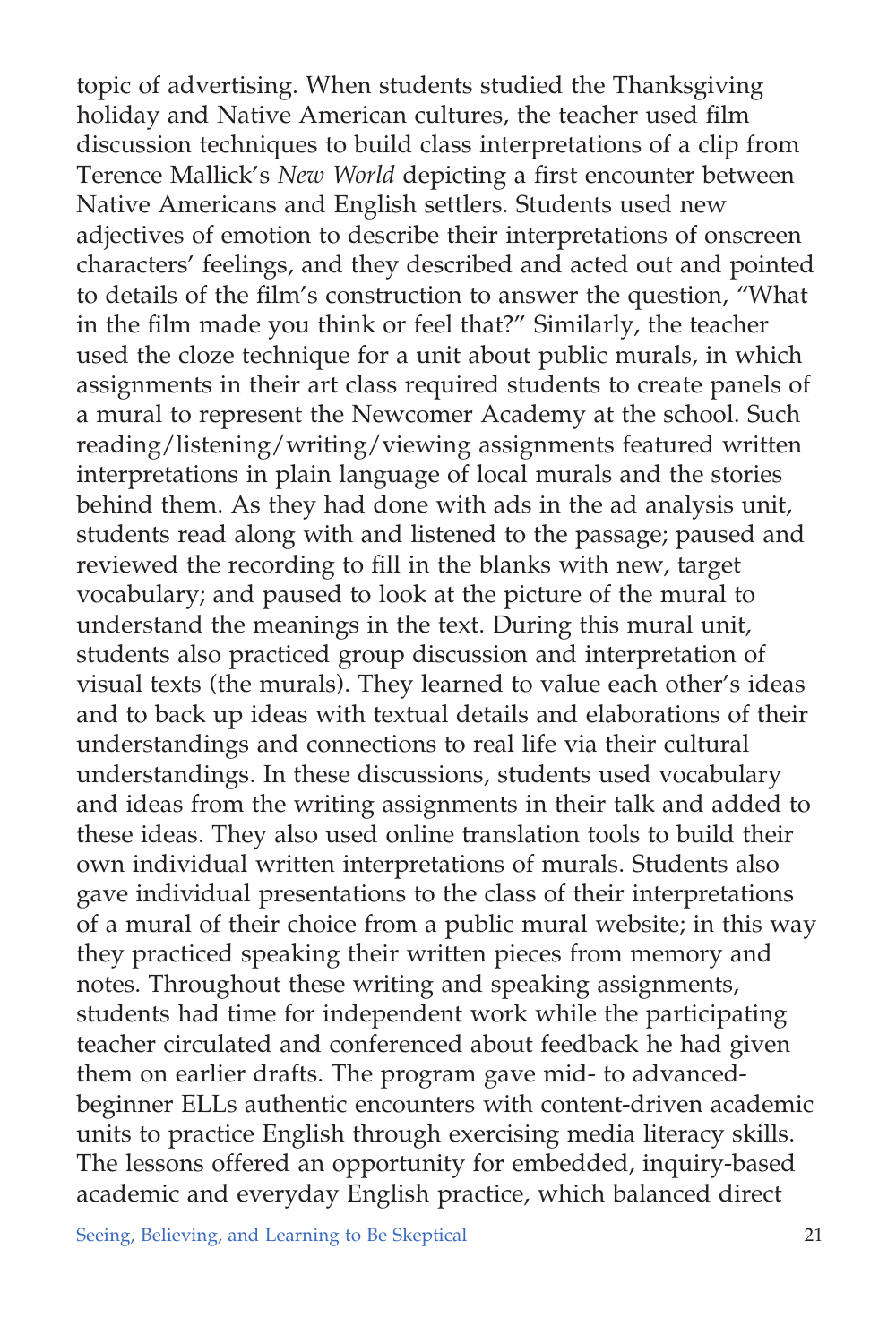language, culture, and academic skill instruction and practice in their other daily English classes. The mural unit helped students extend their use of media literacy concepts for critical thinking to ideas about social justice and community action, which they put into practice in their art classes. Through collaboration with the art teacher, students designed and created their own panels for a mosaic mural representing their newcomer program, which they proposed in writing (using concepts of message, purpose, audience, and representation) and presented to mainstream art students upon completion.

#### DISCUSSION

To build the critical analysis skills of new immigrants, wellstructured activities and assignments can make an important difference. When the number of linguistic and cultural challenges in initial assignments is limited, students practice to internalize skills and they feel a sense of accomplishment when subsequent assignments are progressively more complex and open-ended. Given careful supports in discussion and assignments, new immigrant students with a wide range of cultural backgrounds, academic experiences, and abilities can participate in media literacy inquiry and skill practice through ad analysis. The students who participated in this study spontaneously applied the skills learned in the classroom to a wide range of other classroom and informal learning activities. As the participating teacher noted, "I was encouraged to see students transfer these inquiry approaches and media literacy concepts to other discussions and to their writing in journals."

One of the reasons that we are enthusiastic about the use of media literacy instruction in the context of ESL is that we believe in supporting students' identity development while offering them new opportunities in using language and knowledge. It enables them to acquire the skills and knowledge for participation in new discourse communities, especially those that hold great power in contemporary society. Many scholars have noted that language teaching should give students the ability to understand and articulate preferred meanings by occupying identity positions in the culture of power, to negotiate and challenge preferred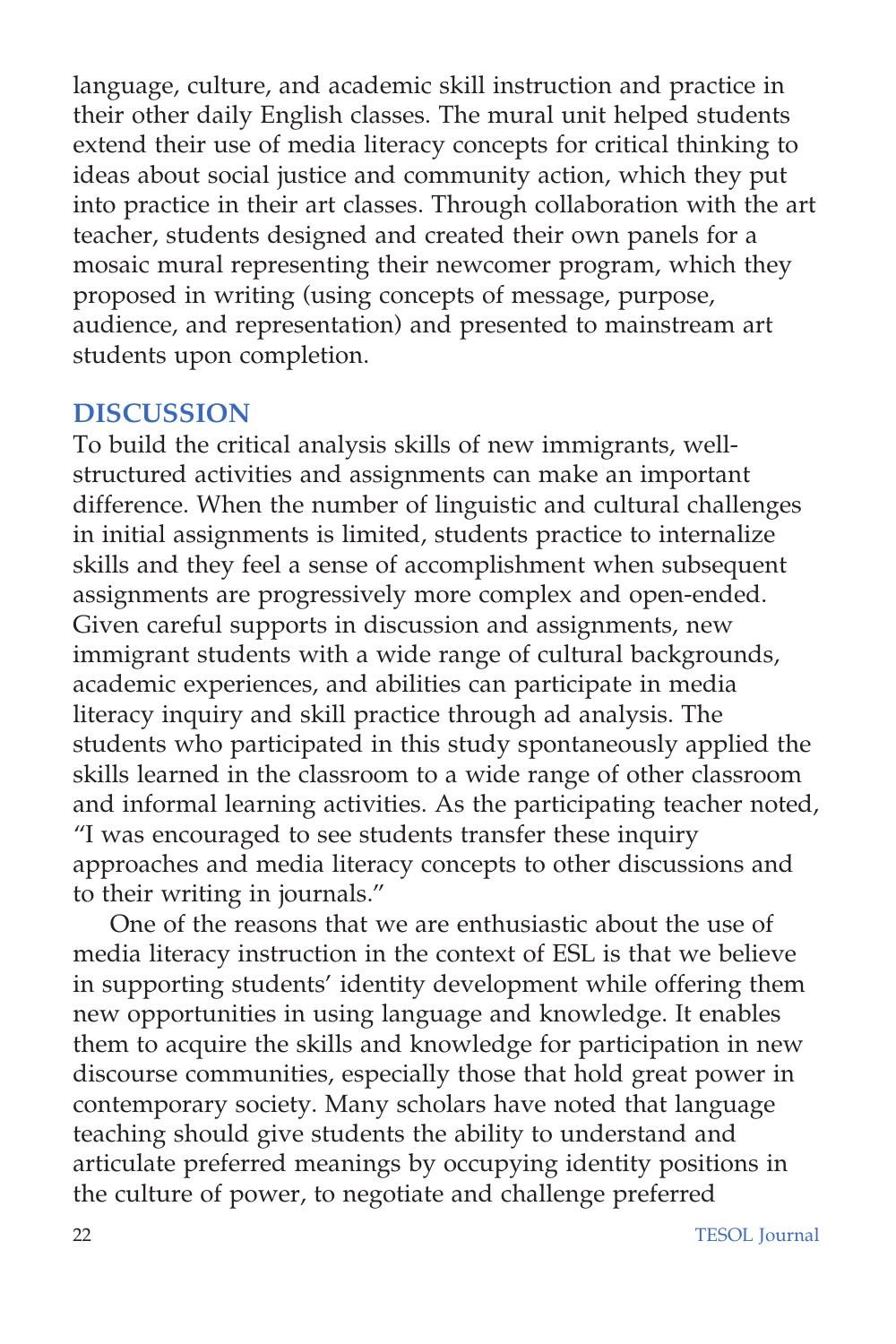meanings of the culture of power through meaning making from home and alternative identity positions, and to resist and refuse the meaning making practices that the student deems oppressive (Smith & Riley, 2009).

Concepts that we commonly use to think about identity, like race, class, and gender, are ways of thinking about groups of people, to which the media literacy concepts of audience and representation connect. By practicing inquiry in a structured way using basic media literacy concepts, students in this case study spontaneously used the lenses of race, class, and gender to discuss audiences. For example, when discussing a skiing ad, many students agreed that it targeted rich people because the sport requires a lot of money. Students also connected the ethnicity of actors and models in ads with target audience and message in different ways; sometimes students simplistically matched the race of a model with the race of the target audience, but other times, as when students in this study looked at a black-and-white ad for a camera that depicted a white female model who looked like a classic Hollywood movie star, they did not see any particular ethnic correspondence between model and audience (in that case, they interpreted the choice of model using the concepts of fame and preserving memory). We think it is important to support students' recognition of such concepts of race, class, and gender, which can be useful and are culturally common for responding to media literacy questions. However, it is just as important to encourage students to use a range of conceptual understandings and even to question these concepts themselves. ELLs are most often, by identity, contingent to or outside mainstream U.S. cultural points of view. In practicing media literacy through ad analysis, the complex job of the ESL teacher is to help students find the vocabulary to understand and articulate both their own points of view and the U.S. cultural points of view on messages that they see in ads. By analyzing and producing media from different points of view for different purposes, students get to inhabit and imagine different ways that people see and represent reality from different cultural points of view. Through this process, students can develop their own ways to judge the value of seeing and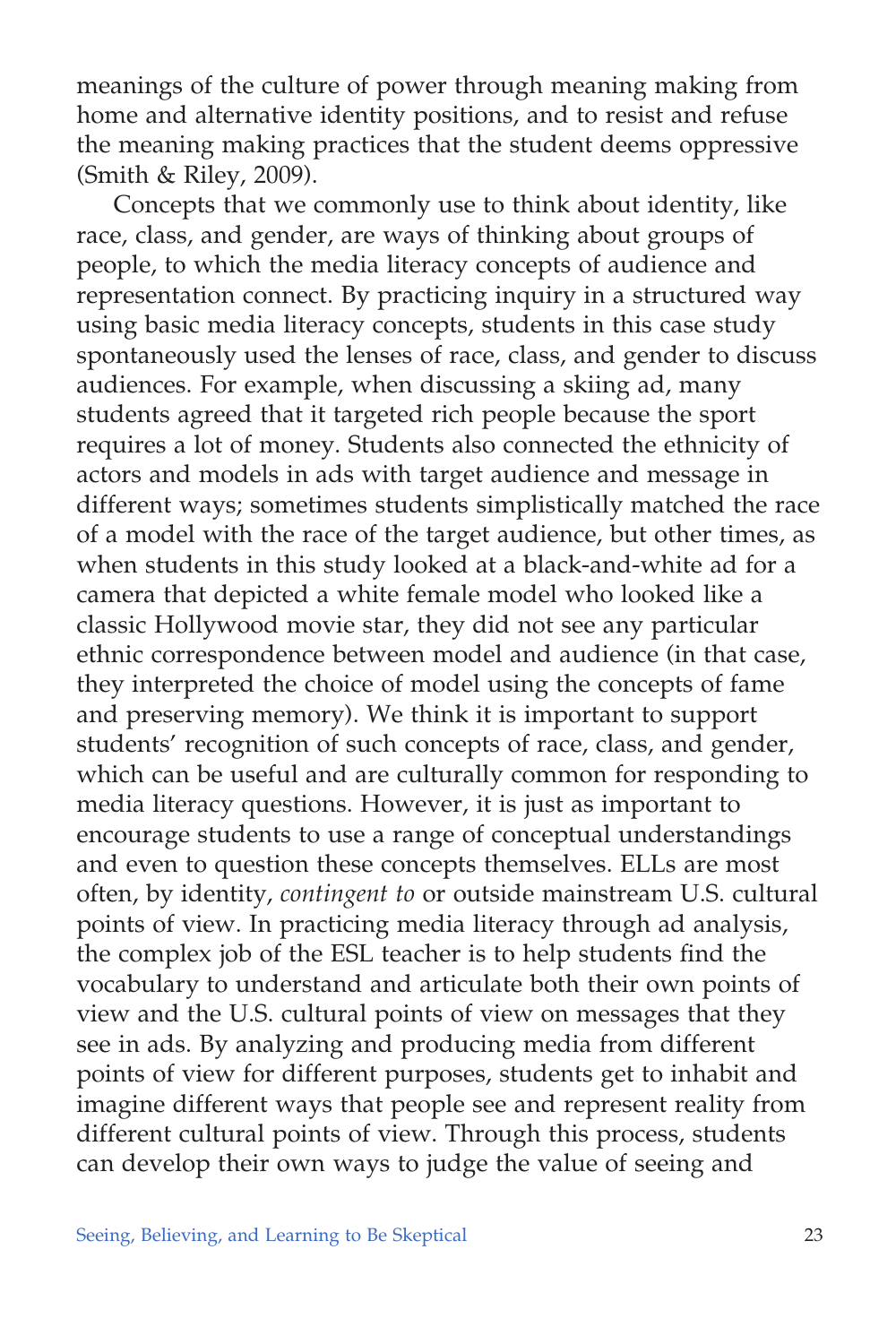understanding representations using different cultural points of view and different concepts.

We must emphasize, however, that we think it is very important for students to have practice with inquiry using the key questions from their own points of view (which may or may not notice or emphasize differences using particular concepts such as race, gender, and class) before being pushed to use particular concepts or others' points of view. Once students have some practice and confidence adapting basic media literacy inquiry in their own words with their own sense of identity, then teachers can push students to try different approaches from particular political points of view to promote social justice or media reform or health agendas (or whatever purpose) without abusing their own power over the students. We agree to a certain extent with critical scholars (e.g., Kellner & Share, 2007) that without teachers or experts modeling (and requiring practice of) certain politicized conceptual approaches to media analysis and production (such as feminist or Marxist readings), students' work may be more likely to reproduce the status quo, which often involves many unjust and unfair realities. And although we do not believe that basic media literacy inquiry alone will lead students to spontaneously producing analysis and production practices that will efficiently or effectively address social justice or political economy issues, we do think it is important to allow students to practice media literacy inquiry on their own terms as much as possible, especially in the beginning, to allow them the best chance at critical autonomy (choosing meanings, identity positions, and paths of thought and action for themselves), rather than simply replacing their own points of view with the teacher's.

Media literacy questions disturb the uncritical reception and reproduction of cultural meanings in media texts enough to begin the process toward critical action without directing the kinds of meanings that learners produce using the key questions and concepts in reflective practice. It was obvious to us that in the context of working in K–12 public education with new immigrant students, there is a balancing act between trying to honor who students are and what they know and want to know and what educators at school and in the community think they should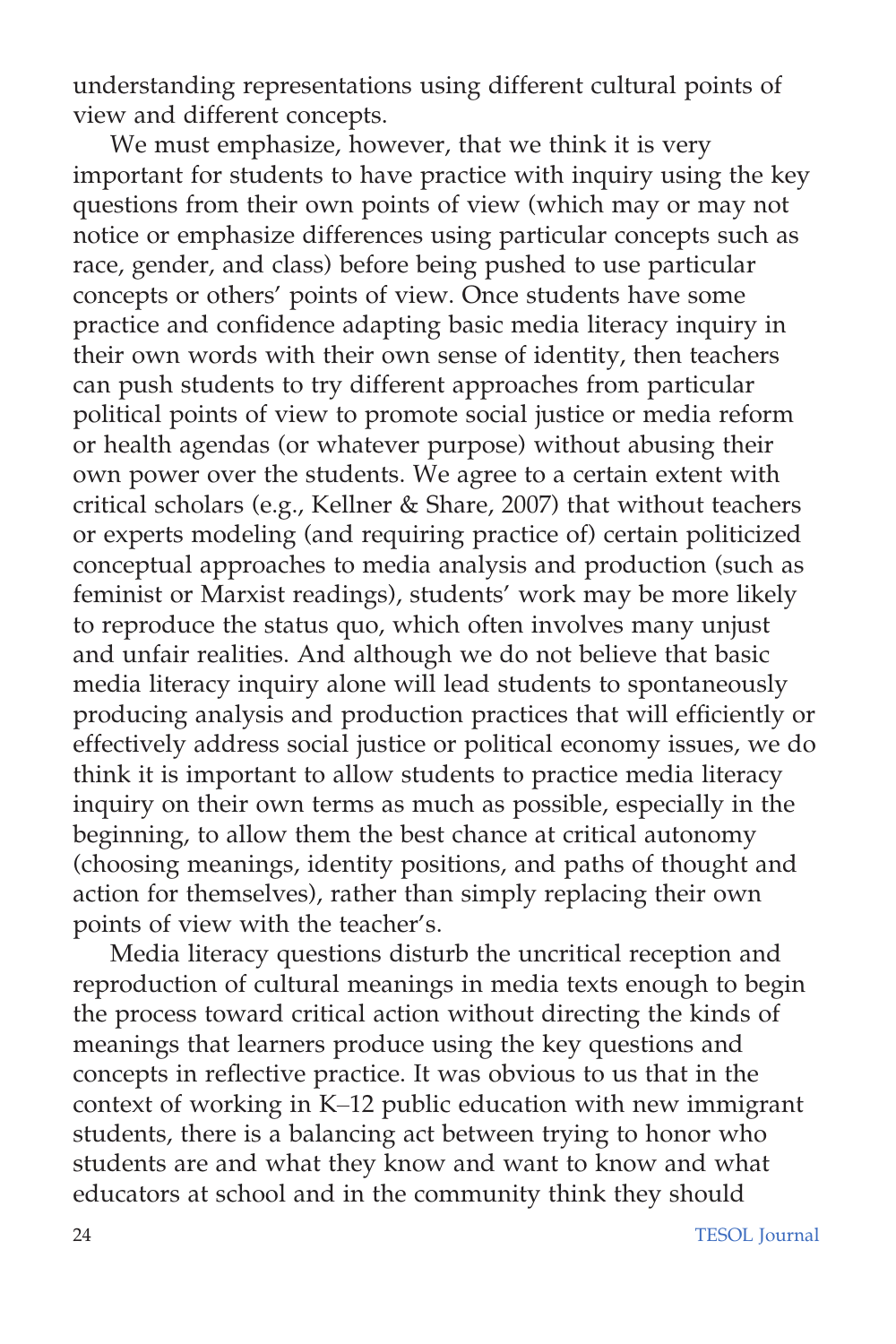know. In the classroom, this usually involves trying to design constructivist and inquiry approaches to knowledge production, to include everyday texts and texts from students' home cultures, and to balance these student-centered approaches with efficient direct teaching of language skills and cultural knowledge needed to participate in the student-centered approaches and other school and community events.

All this lofty talk comes crashing down to the everyday struggle with ESL learners to provide them with meaningful opportunities to practice speaking, listening, reading, and writing in English and to efficiently teach and learn vital cultural and academic knowledge that will allow them to access more social situations for more opportunity for participation in U.S. culture as quickly as possible. The day-to-day struggle is in choosing what to spend time on that will be most helpful for improving English communication and cultural participation. In this study, for example, the participating teacher knew that media production is important for learning and practicing media analysis and media literate habits of mind. However, the goal was not to train students specifically in ad analysis, per se; he was primarily using ad analysis as a way of introducing students to media literacy questions and approaches to analyzing any texts using key concepts and questions. Therefore, the teacher chose not to spend time with students creating ads, which he saw as a much more difficult and time-consuming task for new English speakers than his introduction to ad analysis. Instead, after the ad analysis unit, the teacher had students create media from their own experiences, which he thought they would find more meaningful, using media literacy concepts; for example, they made digital comics from pictures of their field trip to Washington, D.C. using media literacy questions to create and discuss their work. This way, students also practiced a near transfer of their new skills between media forms.

There is no denying that all the methods and instructional strategies that we describe in this article were helpful for students in practicing critical thinking, developing media literacy, and acquiring English. However, the project also faced some challenges. One month is too short for students to practice and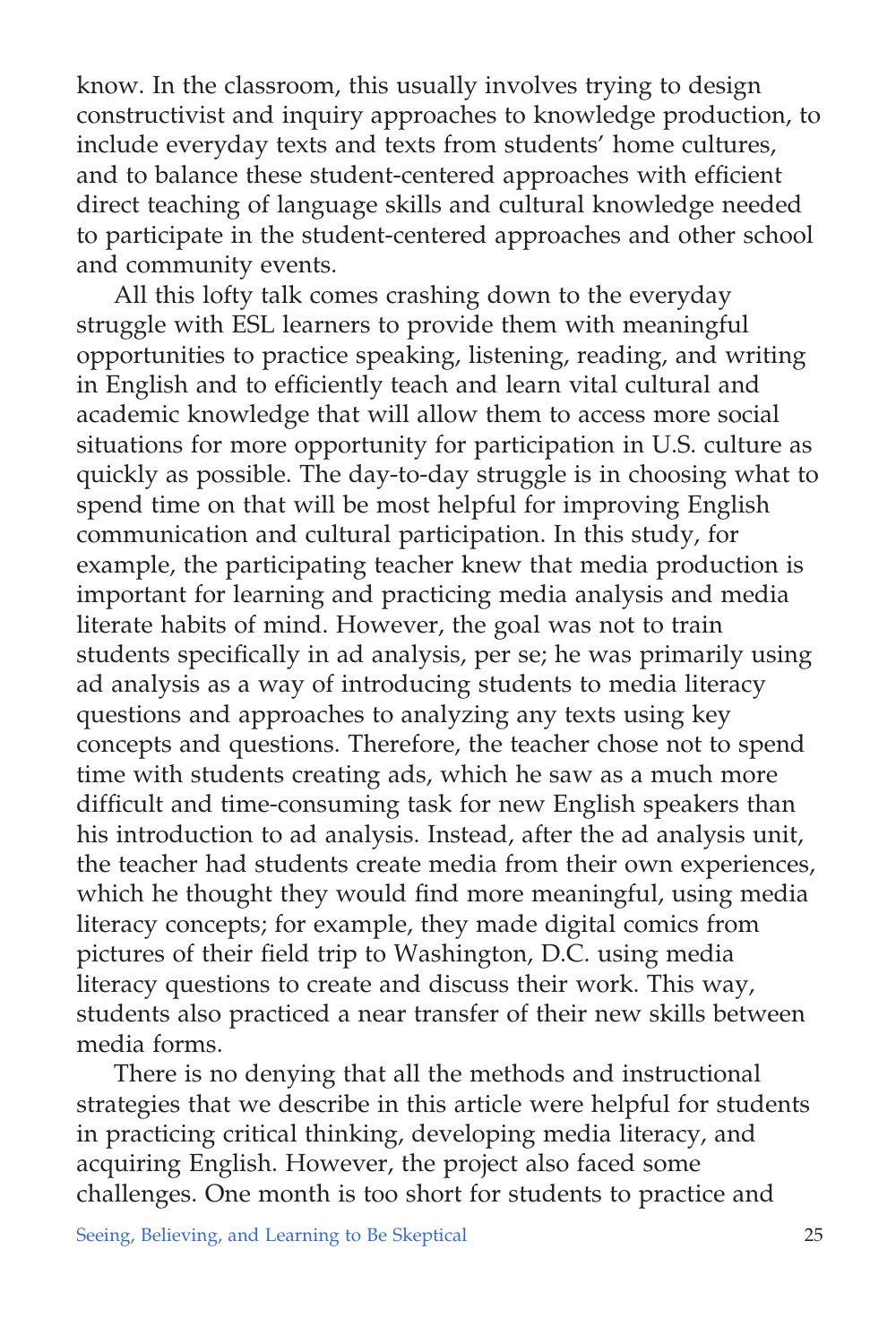master the skill of advertising analysis, especially for new immigrant students who have difficulty with the English language. In developing their written work, students were allowed to use Google Translate to find words to express and write their ideas. Although the students were able to increase their understanding of English grammar and add more words to their ever-growing vocabulary, using the tool sometimes slowed down and confused students. There is also the question of whether the students are able to remember the words they need to answer adrelated questions. In this case, the participating teacher's methods of having students review terms through in-class exercises and at home studying were critical to the students' ability to retain new information.

Not every print ad is suitable to be analyzed. When choosing an ad, the message, values, and suitability for the students' level of comprehension need to be considered. Choice of material and exercise design must be relevant to the ads as well. It is suggested that each teacher prepare analyses of at least two ads to share and discuss as models and language resources for students' work with subsequent ads, which saves time and energy. For future teachers wanting to teach ad analysis to non-English-speaking students in the ESL classroom, it would be most helpful for them to be trained by media-literate advocates and specialists prior to their teaching. The participating teacher in this study was an advanced doctoral student in mass media and communication with familiarity with the scholarly and professional literature on mass media, secondary education, and TESOL, and he had significant expertise as a public high school teacher.

Because many schools restrict access to digital media infrastructure, this may also be an obstacle for some teachers and students. This study has shown how a mix of low-tech and high-tech activities support student learning. Although computer resources were used to great effect by the participating teacher and class, most activities could be adapted for less sophisticated technology with pen, paper, posters, magazines, tape recorders, and a blackboard.

Advertising analysis is a useful way to practice students' critical thinking and English language skills. This study illustrates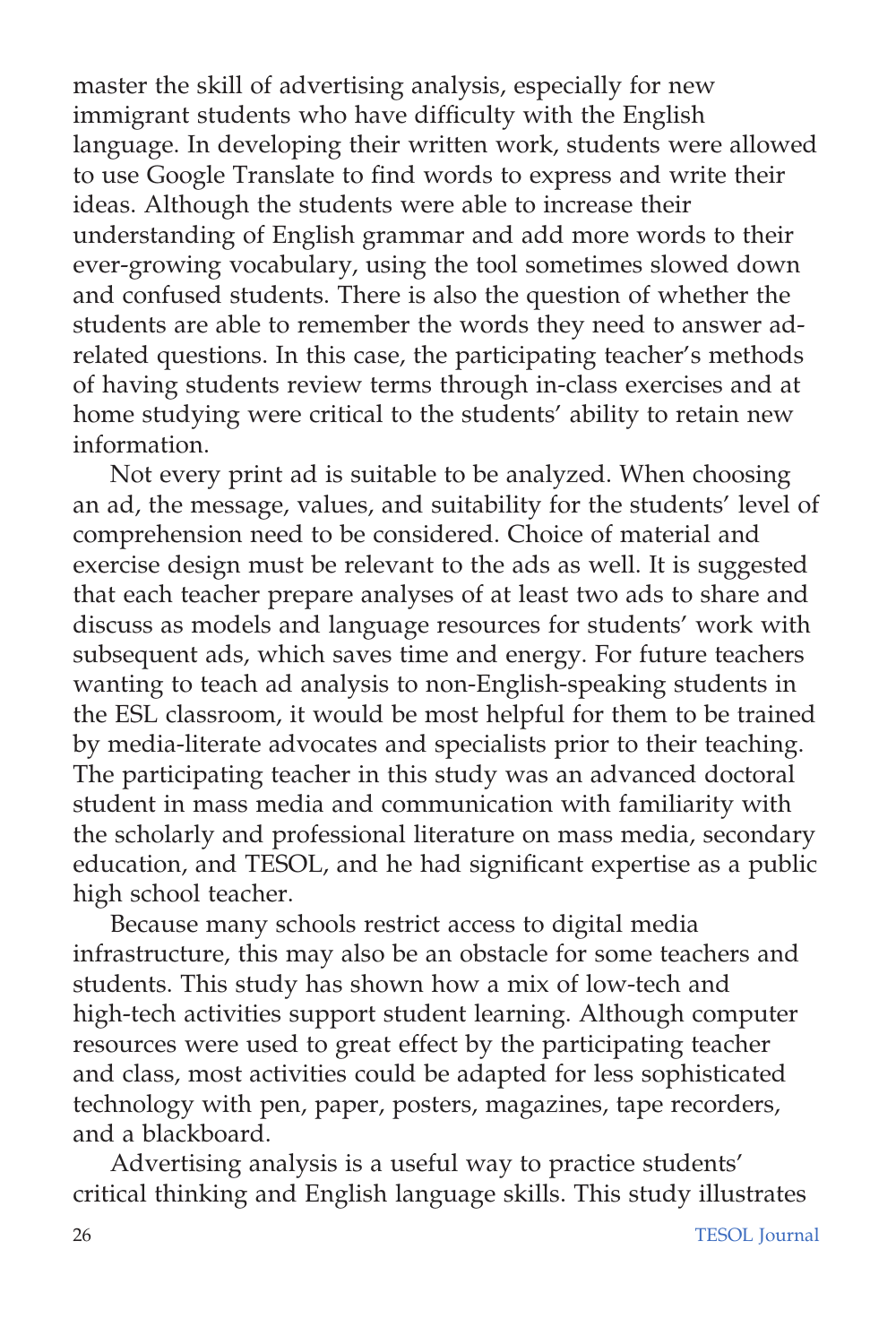that print ad analysis can be an effective way to motivate new immigrants in ESL classrooms by developing their critical thinking and foreign language skills based on instructional activities. We believe that instructors should consider using advertising analysis methods to help students meet the goal of improving critical thinking and language skill in a way that is motivating and interesting.

# THE AUTHORS

Renee Hobbs is a professor of communication studies at the Harrington School of Communication and Media at the University of Rhode Island. Hobbs founded and directs the Media Education Lab (www.mediaeducationlab.com), which advances media literacy through scholarship and community service. She is an internationally recognized expert in digital and media literacy education and has authored five books and more than 100 scholarly articles and publications.

Haixia He teaches English at Ningxia University in western China and specializes in the design of media- and film-based language activities and curriculum to advance second language learning.

Michael RobbGrieco is a former high school English and ESL teacher and a doctoral candidate at Temple University's School of Media and Communication. His work examines the intellectual history of media literacy education and the use of humor as a pedagogical strategy to promote critical analysis of media in the language arts classroom.

# REFERENCES

Aufderheide, P. (1993). Media literacy: A report of the National Leadership Conference on Media Literacy. Washington, DC: Aspen Institute.

Barthes, R. (1975). S/Z. New York, NY: Macmillan.

Barthes, R. (1983). Empire of signs. New York, NY: Hill and Wang.

Bremer, E. (2011). Unit plan for Introduction to Media and

Advertising: Cultivating critical thinking skills. Retrieved from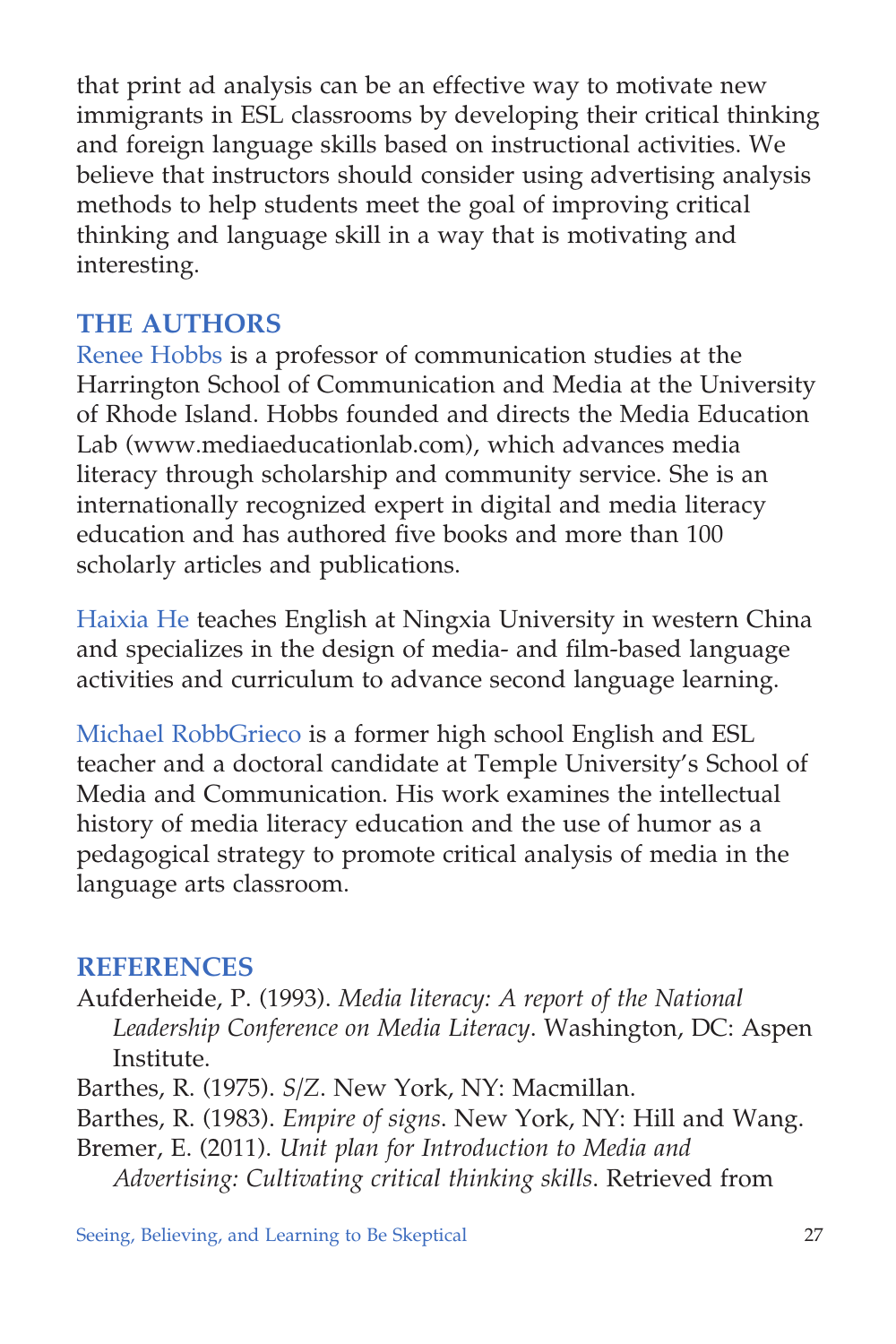http://teachingfilmandmedia.wikispaces.com/Unit+Plan+for+ Introduction+to+Media+and+Advertising+Cultivating+ Critical+Thinking+Skills

- Brucks, M., Goldberg, M., & Armstrong, G. (1986). Children's cognitive responses to advertising. In R. Lutz (Ed.), Advances in consumer research (Vol. 13 pp. 650–654). Provo, UT: Association for Consumer Research.
- Buckingham, D. (2003). Media education. Oxford, England: Polity Press.
- Dewey, J. (1933). How we think. Chicago, IL: Henry Regnery.
- Freire, P. (1973). Education for critical consciousness. New York, NY: Herder and Herder.
- Habermas, J. (1998). On the pragmatics of communication. Cambridge, MA: MIT Press.
- Hayakawa, S. I. (1939). General semantics and propaganda. Public Opinion Quarterly, 3, 197–208.
- Heilman, M., & Smith, N. (2009). Question generation via overgenerating transformations and ranking (Technical Report CMU-LTI-09-013). Pittsburgh, PA: Carnegie Mellon University, Language Technologies Institute.
- Hobbs, R. (2004). Analyzing advertising in the English language arts classroom: A quasi-experimental study. Studies in Media and Information Literacy Education, 4(2), 1–14. doi:10.3138/ sim.4.2.002
- Hobbs, R. (2007). Reading the media: Media literacy in high school English. New York, NY: Teachers College Press.
- Hobbs, R. (2010). Digital and media literacy: A plan of action. Washington, DC: Aspen Institute.
- Hobbs, R., & Jensen, A. P. (2009). The past, present and future of media literacy education. Journal of Media Literacy Education, 1(1), 1–11.
- Johnson, K. E. (2006). The sociocultural turn and its challenges for second language teacher education. TESOL Quarterly, 40, 235–257. doi:10.2307/40264518
- Kellner, D., & Share, J. (2007). Critical media literacy is not an option. Learning Inquiry, 1, 59–69. doi:10.1007/s11519-007-0004-2

Korzybski, A. (1994). Science and sanity: An introduction to non-Aristotelian systems and general semantics. Fort Worth, TX: